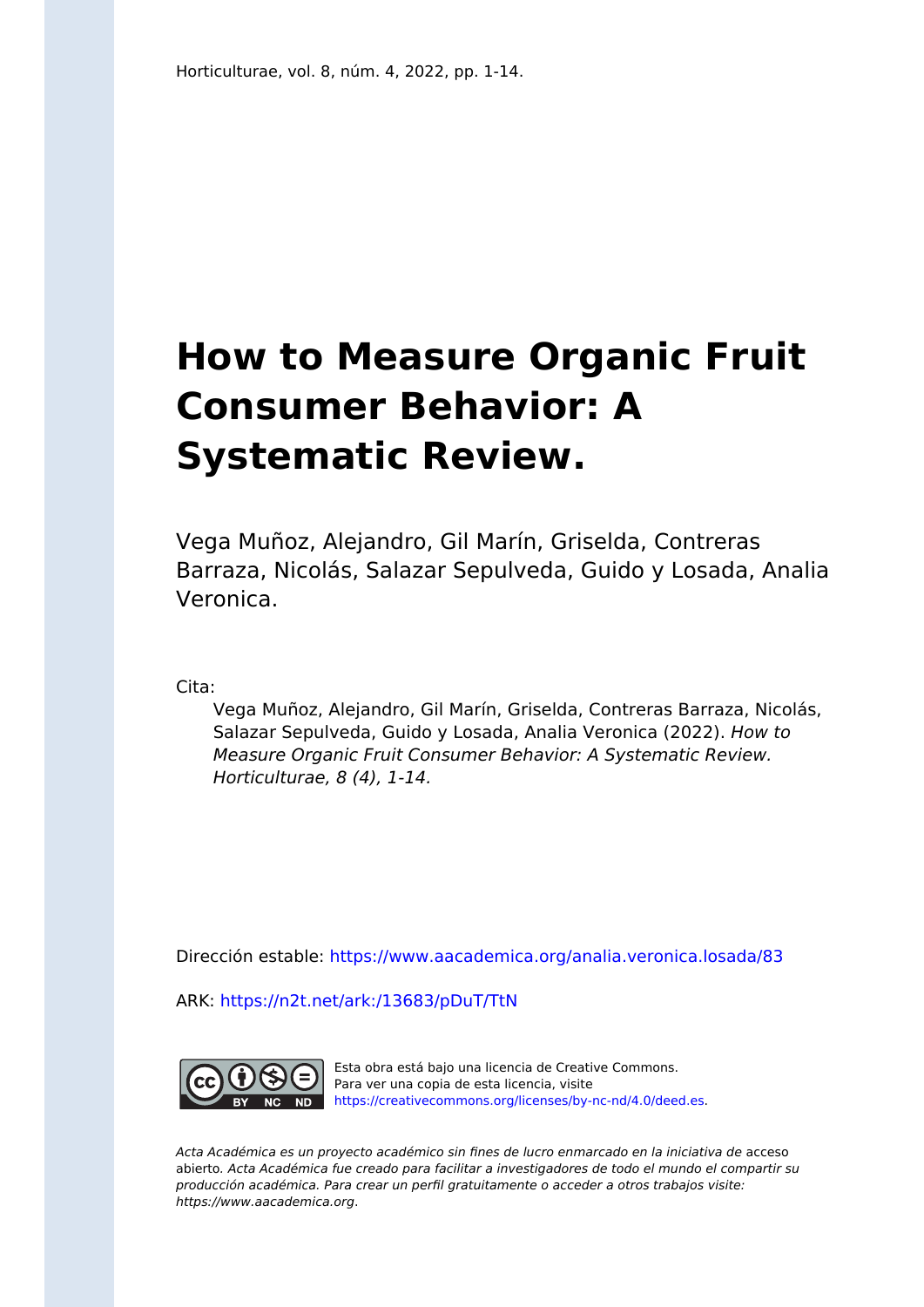



# *Review* **How to Measure Organic Fruit Consumer Behavior: A Systematic Review**

Alejandro Vega-Muñoz <sup>1,</sup>[\\*](https://orcid.org/0000-0002-9427-2044)®, [Mi](https://orcid.org/0000-0003-0488-4651)seldra Gil-Marín <sup>1</sup>®[,](https://orcid.org/0000-0001-6729-4398) Nicolás Contreras-Barraza <sup>2</sup>®, Guido Salazar-Sepúlveda <sup>[3](https://orcid.org/0000-0002-4979-6869)</sup> **and Analia Verónica Losada <sup>4</sup>**

- <sup>1</sup> Public Policy Observatory, Universidad Autónoma de Chile, Santiago 7500912, Chile; miseldra.gil@uautonoma.cl
- <sup>2</sup> Facultad de Economía y Negocios, Universidad Andres Bello, Viña del Mar 2531015, Chile; nicolas.contreras@unab.cl
- <sup>3</sup> Departamento de Ingeniería Industrial, Facultad de Ingeniería, Universidad Católica de la Santísima Concepción, Concepción 4090541, Chile; gsalazar@ucsc.cl
- <sup>4</sup> Facultad de Psicología y Ciencias Sociales, Universidad de Flores, Buenos Aires C1406, Argentina; analia.losada@uflo.edu.ar
- **\*** Correspondence: alejandro.vega@uautonoma.cl

**Abstract:** This review article seeks to systematically identify appropriate ways to measure the consumption behavior of organic fruits. The systematic review of the literature was performed according to the criteria of the Preferred Reporting Items for Systematic Reviews and Meta-Analyses (PRISMA) guidelines, and the eligibility criteria were declared through the PICOS (population, interventions, comparators, outcomes, and study) tool based on 277 article records scientiometrically identified in both the Journal Citation Report databases from Web of Science. The literature review stages determined a reduced set of articles that presented valid and reliable measurement scales that covered determinant constructs in organic fruit consumer behavior (OFCB). The measurement scale with the best results reported within the screened articles covered the constructs related to health, fear, environment, effort, and economy, allowing it to serve as a reference instrument in further studies on food consumer behavior.

**Keywords:** consumer behavior; behavior studies; consumer studies; food consumer; fruit consumer; organic consumer; organic fruit; sustainable business; behavioral measurement; confirmatory factor analysis

# **1. Introduction**

The objective of this article was to identify appropriate ways to measure organic fruit consumption behavior based on a systematic literature review. Given the importance of fruit consumption, from the nutritional quality and benefit for the human being point of view, fruits provide unique nutrients within the diet (e.g., the Mediterranean diet, a traditional food habit and healthy eating model), while on the other hand, they also consist of tropical fruits that are perceived as nutritious, healthy, tasty, attractive, and special [1–3].

Improving fruit and vegetable intake depends on including them in dinners and school meals; finding alternatives to reduce reticence toward trying new foods; providing timesaving cooking tools; new home processing efforts to cook nutrient-rich foods; offering and promoting healthy foods in bars and restaurants; implementing new freezing methods that provide benefits to preservation; offering visible and permanent in-store displays in disadvantaged areas [4–9].

# *1.1. Fruit Consumption Behavior*

Consumer behavior tends to place greater importance on information about the food's nutritional value, is more attentive to sustainable attributes, is concerned about product



**Citation:** Vega-Muñoz, A.; Gil-Marín, M.; Contreras-Barraza, N.; Salazar-Sepúlveda, G.; Losada, A.V. How to Measure Organic Fruit Consumer Behavior: A Systematic Review. *Horticulturae* **2022**, *8*, 318. [https://doi.org/10.3390/](https://doi.org/10.3390/horticulturae8040318) [horticulturae8040318](https://doi.org/10.3390/horticulturae8040318)

Academic Editor: Christian Fischer

Received: 24 March 2022 Accepted: 7 April 2022 Published: 9 April 2022

**Publisher's Note:** MDPI stays neutral with regard to jurisdictional claims in published maps and institutional affiliations.



**Copyright:** © 2022 by the authors. Licensee MDPI, Basel, Switzerland. This article is an open access article distributed under the terms and conditions of the Creative Commons Attribution (CC BY) license [\(https://](https://creativecommons.org/licenses/by/4.0/) [creativecommons.org/licenses/by/](https://creativecommons.org/licenses/by/4.0/)  $4.0/$ ).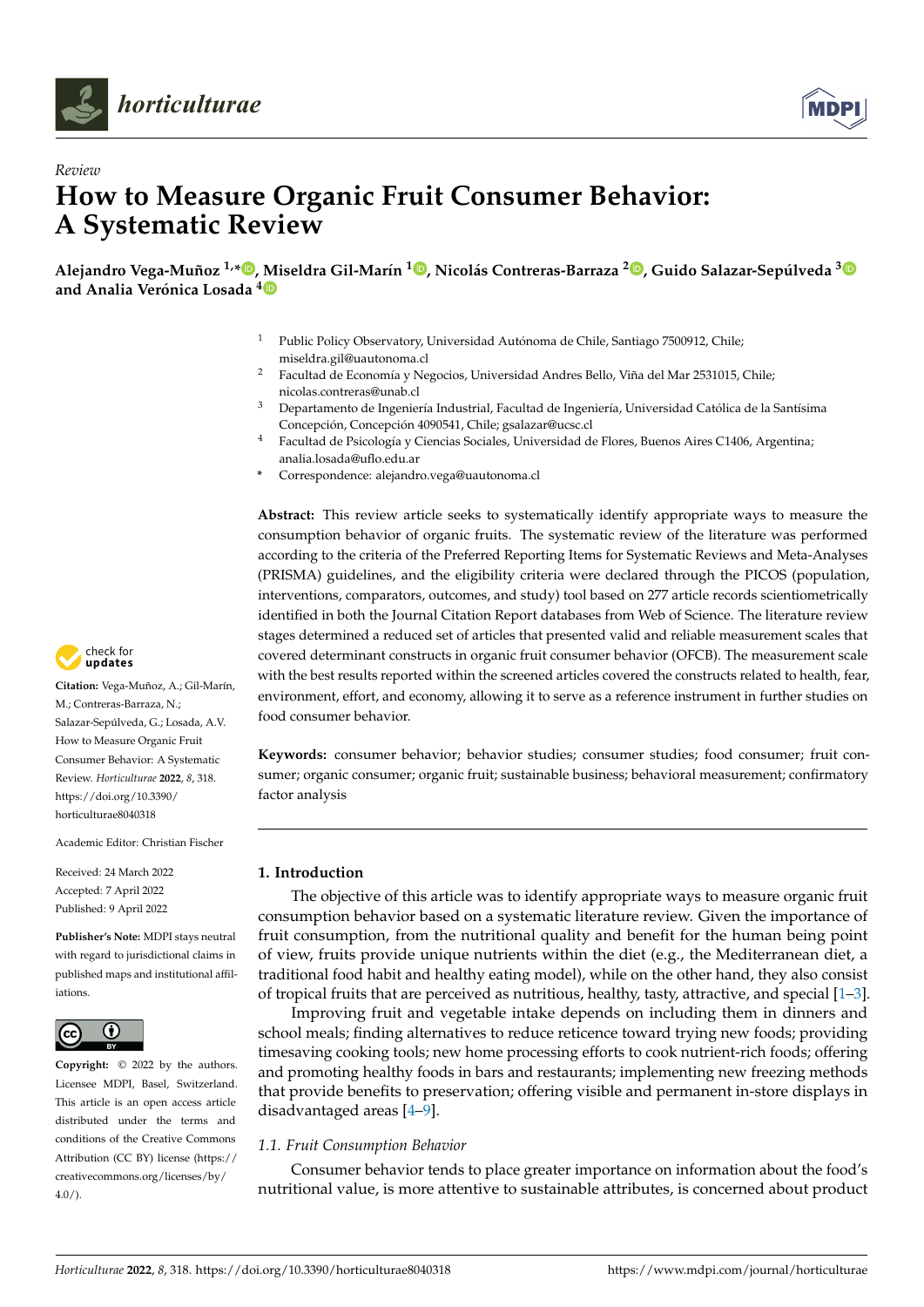quality, and is slightly influenced by brands and special offers; all product attributes that have health implications for consumers are considered extremely important, especially in young consumers [5,10–13].

There are profiles within fruit and vegetable consumer behavior that are concerned about climate impact and food waste, which also end up as a cost to society and households [14–16]. Regarding fruit characteristics, these can be acquired in nearby places that provide high confidence in their quality with price becoming a variable that does not influence perceived quality. For example, in Chinese studies, the commodity substitution due to the fact of changes in relative prices was small, except for cereals [17,18]. In regard to preference for fruits, it is important that they are fresh, with variety, well packaged, available, and priced fairly [19–21].

When it comes to organic food, increasing fruit consumption requires specific marketing policies, renewing information on organic and nutritional labels, and improving the shopping experience in local markets to attract informed consumers [22–25]. Another aspect identified that affects fruit consumption is associated with misinformation about products with organic characteristics, which is often caused by the information on labels that tend to confuse consumers; in place of having positive and clear information linked to health, the consumption of organic food is favored in the decision process. The same occurs with the form of processing and preservation as in the case of papaya in Brazil [26] or certification systems in Greece [27]. On the other hand, the sanitary handling of the foods as well as negative information on the pesticides contained in fruits and vegetables have a negative influence on their incorporation into the market, for which different strategies should be used with different consumer groups [25–30].

#### *1.2. Organic Fruit Consumption Behavior*

Research conducted in several countries indicates that there are different factors that help to understand the consumption behavior of organic fruits. Among these factors, one that stands out above the rest is the knowledge that consumers have of the positive health effects of consuming organic fruit compared to non-organic fruit [20,22,23,27,29–35]. Fear of the effects of pesticides used on non-organic fruits and their harmful consequences on health and the environment are also highlighted as an influential purchasing decision factor [30,31,34,36]. At the same time, another important factor pointed out by several studies, which may inhibit or trigger organic fruit consumption, is price [31,32,37,38], especially in times of economic and health crises [39]; however, in markets with more developed cultures about the benefits of consuming organic products, consumer information about the benefits and product differentiation may be the most effective in increasing consumption [40]. Given the above, research has explored sensory aspects in the consumption of organic fruit (labeling, smells, and packaging), finding that an adequate development in response to the needs of the segments could have a positive effect on (1) contributing to dietary changes toward more sustainable foods and diets; (2) increasing food diversification; (3) reducing food waste; (4) prioritizing food-related well-being; (5) specific actions to mitigate the effects of climate change [18,24]. It has also been proposed that organic certifications can have a differentiating effect on the product; however, research shows that there is still little clarity among consumers on the types of certifications and their benefits [25,27]. Because the segments are so diverse, some researchers have proposed their own definition of organic fruit consumers, classifying them as bio-prepared consumers, price-sensitive consumers, variety-seeking consumers, and quality-seeking consumers [41]. There are also limiting factors that inhibit organic fruit consumption such as the limited ease with which customers can purchase the products, the irregular supply of duly certified suppliers, and the limited availability of establishments that regularly supply organic products [38,42]. Research has also found that consumption is influenced by the production season and the abundance allowed by the locality [15]. Finally, studies indicate that the female gender has a greater willingness to purchase organic products, moderated by educational, cultural, and socioeconomic levels [22,35].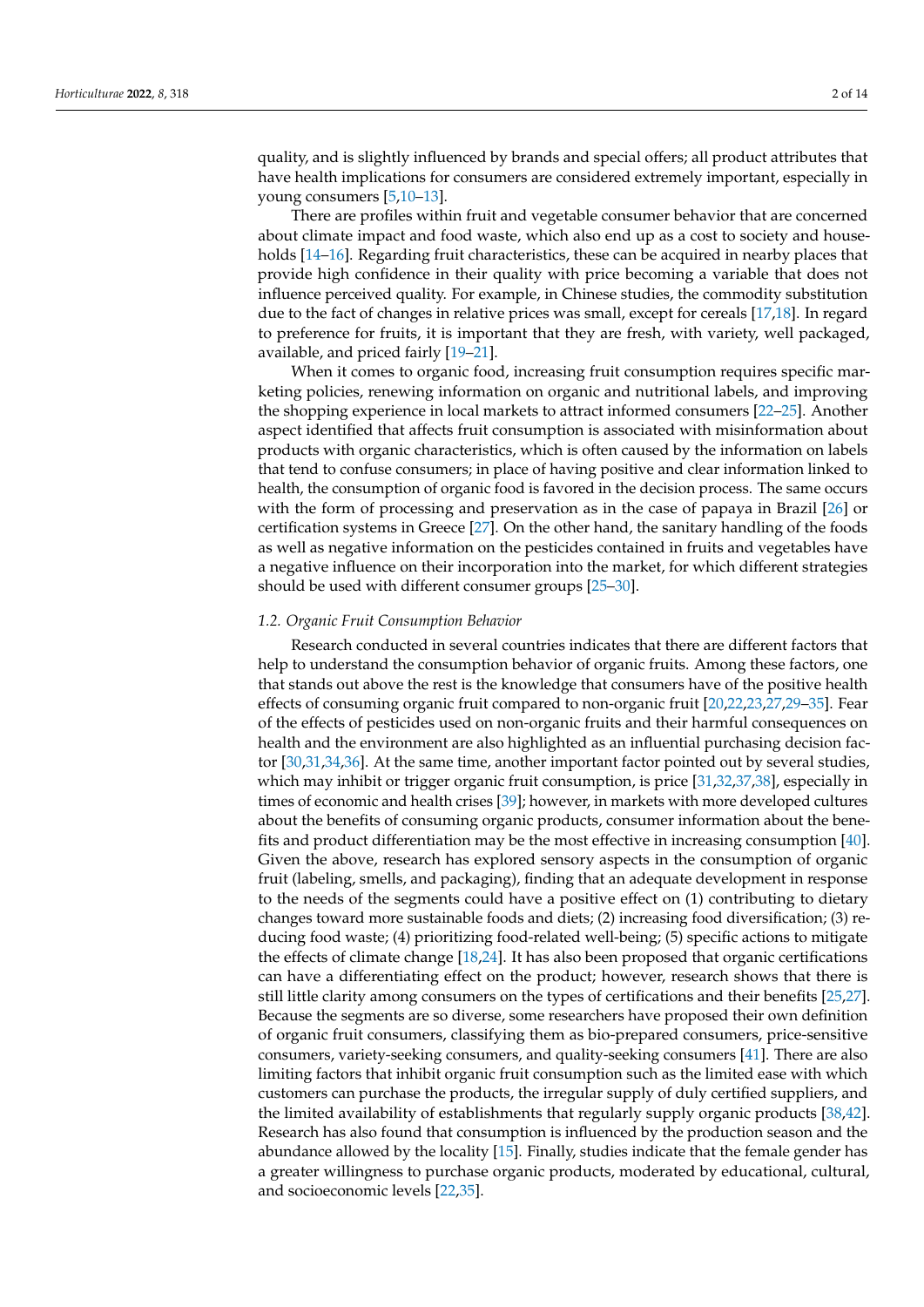#### **2. Materials and Methods**

In the review presented, the Preferred Reporting Items for Systematic Reviews and Meta-Analyses (PRISMA) guidelines [43] were used, and the PICOS (population, interventions, comparators, outcomes, and study) tool was used to establish the eligibility criteria for the articles [44,45], for which the publications by Hapsari et al. and Semananda et al. [46,47] in *Horticulturae* were used.

The initial article search was reinforced with the use of scientometrics [48]. The use of scientometrics in a systematic review [49] focuses on knowledge production, the spatiality of knowledge production, and knowledge relationships within the global actor– network [50,51], allowing for the refinement of the initial article selection based on a search vector using field labels and Boolean and wildcard operators [52]. Its incorporation of sequential mixed usage with PRISMA guidelines has also been previously addressed [53].

The articles with the search vector  $TS = (constant \, NEAR/0 \, (behavior \, OR \, behaviour)$ AND fruit) were identified using 2 databases of the Web of Science Core Collection (WoS): Science Citation Index Expanded (SCIE) and the Social Sciences Citation Index (SSCI), both containing journals indexed in the WoS Journal Citation Report (JCR), which are considered high-quality journals for which impact is calculated annually based on the average number of citations received. With respect to Scopus, the journals indexed in SCIE-WoS and SSCI-WoS had high duplicity of indexing. Using PRISMA, the selection of articles was specified based on eligibility criteria: the target population, the interventions in this population, the elements of comparison of these studies, the outcomes to which these studies were oriented, and the study designs (a set of criteria called the PICOS tool as shown in Table 1). Finally, the selected studies were classified, according to the emerging dimensions, into services, promotion, conservation, and policies.

| <b>PICOS</b>  | Description                                                                                                                            |
|---------------|----------------------------------------------------------------------------------------------------------------------------------------|
| Population    | Consumers who purchase organic fruit or have the purchase intention<br>of buying organic fruit.                                        |
| Interventions | Survey application to organic fruit consumers or potential consumers.                                                                  |
| Comparator    | Analysis methods (validity and reliability), constructs, and variables<br>measured with respect to organic fruit consumption behavior. |
| Outcomes      | Valid and reliable measurement scales to study organic fruit<br>consumption behavior.                                                  |
| Study designs | No a priori restrictions. Quantitative and mixed-study types were<br>included.                                                         |

**Table 1.** Eligibility criteria using PICOS (population, interventions, comparators, outcomes, and study).

# **3. Results**

The scientometrics search of articles identified a total of 277 articles from two different databases of the Web of Science Core Collection (i.e., SCIE and SSCI). There were 184 unique titles and abstracts (no repeats); however, excluding documents of the types meeting abstract (1), article review (9), and non-English-language articles (German (3), Polish (1), Portuguese (3), and Spanish (2)) resulted in 165 records for screening. In addition, four articles not related to fruit consumer behavior (i.e., general consumer behavior, salt, ecigarettes, and snacks) were excluded, reducing the corpus analyzed to 161 full-text articles in English retrieved and screened using the selection criteria defined with the PICOS tool (see Supplementary Materials Table S1; Appendices A and B). The screening thus identified eight articles that met our inclusion criteria as shown in Figure 1.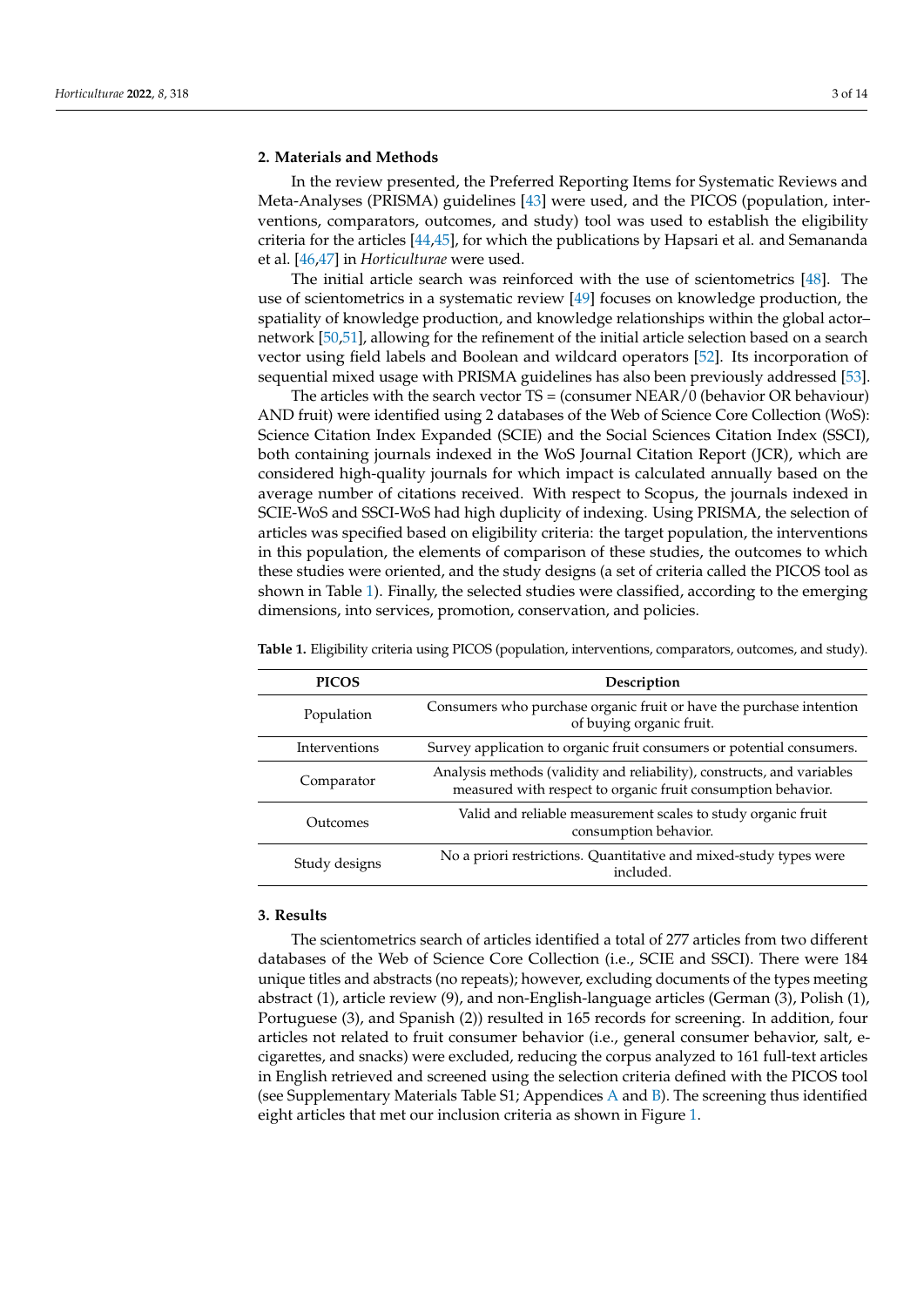

screening the thus identified eight articles that methods that methods that methods in  $\mathcal{S}$ 

**Figure 1.** Preferred Reporting Items for Systematic Reviews and Meta-Analyses (PRISMA) analy-**Figure 1.** Preferred Reporting Items for Systematic Reviews and Meta-Analyses (PRISMA) analysis Figure 1. Federica Reporting Reins for systematic Reviews and Red. Finallyses (Frushin) analyses<br>flow. \* The exclusions corresponded to articles that did not refer to organic fruit consumer behavior.

#### *3.1. Qualitative Review Analysis*

<sup>2</sup>. The twenty-five articles that met the eligibility criteria were reviewed at the full-text level to determine with precision if their characteristics offered homogeneous criteria that made them comparable. Table 2 shows the main identification and retrieval information obtained from the WoS databases.

Table 2 shows a high concentration of articles in journals indexed in the SCI-E, with while the 23 empirical cases were mainly concentrated in Europe (15 cases), plus three Americas (Brazil, Chile, and USA). In addition to the strong empirical studies focused on **Europe, it is also noteworthy that the data mainly came from surveys (20 out of 25 articles). Publica-Went to**  cases in Turkey (a transcontinental Eurasian country), two in India (Asia), and three in the Finally, with few exceptions, the articles referred to fruit consumption in general, a criterion only one case indexed exclusively in the SSCI (*International Journal of Consumer Studies*), that has been maintained for the inclusion of documents in the next stage of the review.

#### *3.2. Quantitative Review Analysis*

The set of selected articles was valued according to the breadth of topics on measuring organic fruit consumer behavior. As for these fifteen articles, shown in Table 3, they used the quantitative stage in the PRISMA method.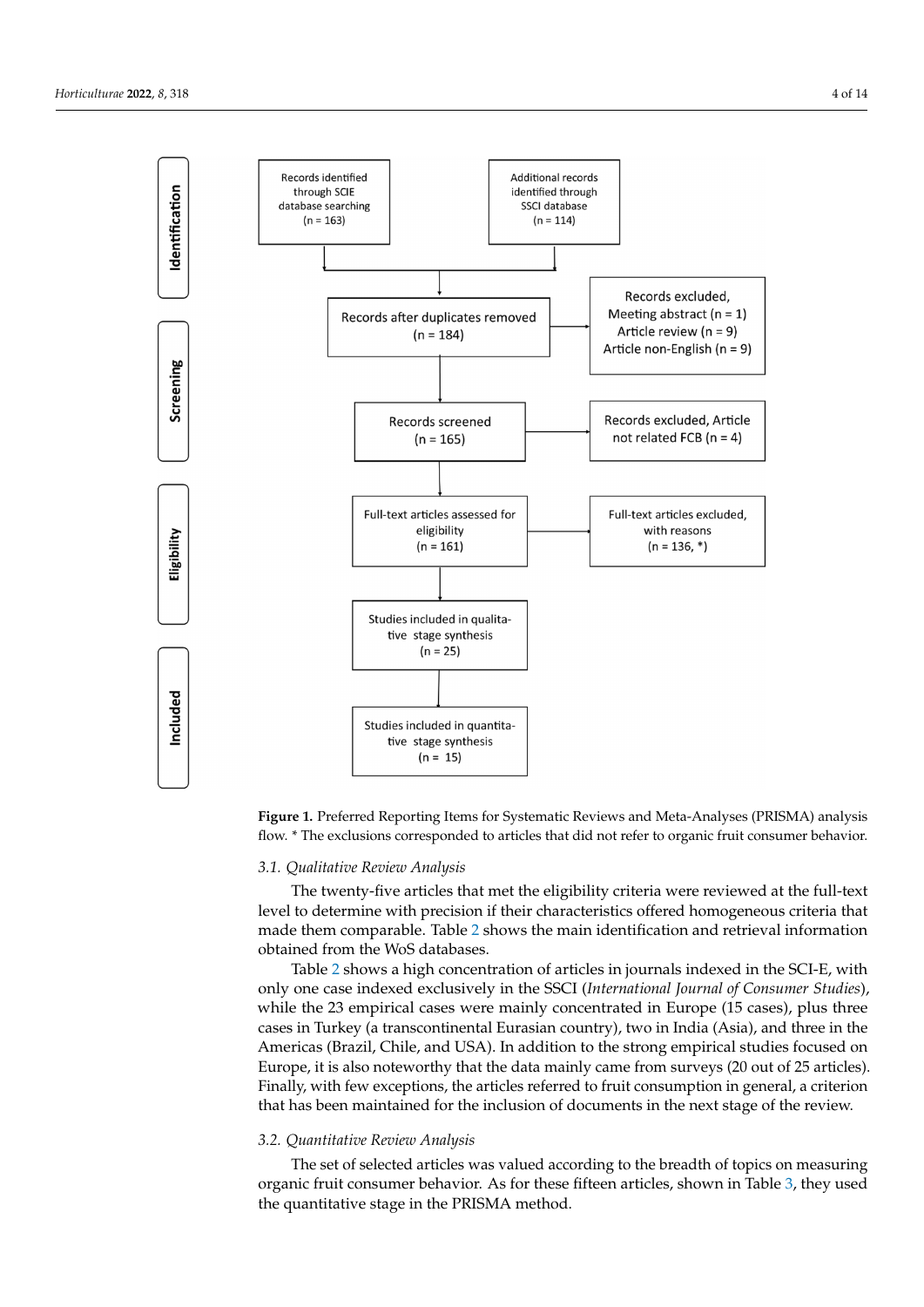| <b>Authors</b>                        | <b>Article Title</b>                                                                                                              | <b>Journal Title</b>                        | Publication<br>Year | <b>WoS Categories</b>                                                     | <b>WoS</b> Index | Specific<br>Fruit | Country    | Sample | Data from                                   | Went to the<br><b>Next Stage</b>      |
|---------------------------------------|-----------------------------------------------------------------------------------------------------------------------------------|---------------------------------------------|---------------------|---------------------------------------------------------------------------|------------------|-------------------|------------|--------|---------------------------------------------|---------------------------------------|
| Adasme-<br>Berrios et al.<br>$[36]$   | Who Are the Potential<br>Consumers of Organic Fruits<br>and Vegetables in Central Chile?<br>A CHAID Approach                      | Rev. Fac. Cienc.<br>Agrar. Univ<br>Nac Cuyo | 2015                | Agric.,<br>Multidiscip.                                                   | <b>SCI-E</b>     | N <sub>o</sub>    | Chile      | 425    | Ouestionnaire-<br>survey                    | Yes                                   |
| Aigner et al.<br>[40]                 | The Effectiveness of Promotional<br>Cues for Organic Products in the<br>German Retail Market                                      | Sustainability                              | 2019                | Green & Sustain.<br>Sci. & Technol.;<br>Environ. Sci.;<br>Environ. Stud.  | SCI-E; SSCI      | No                | Germany    | 487    | Ouestionnaire-<br>survey                    | Yes                                   |
| Akpinar et al.<br>$[35]$              | The Role of Demographic<br>Variables in Purchasing<br>Decisions on Fresh Fruit and<br>Vegetables                                  | J. Food Agric.<br>Environ.                  | 2009                | Food Sci. &<br>Technol.                                                   | SCI-E            | N <sub>o</sub>    | Turkey     | 300    | Questionnaire-<br>survey                    | Yes                                   |
| Ali et al. [20]                       | <b>Buying Behaviour of Consumers</b><br>for Food Products in an<br><b>Emerging Economy</b>                                        | Br. Food J.                                 | 2010                | Agric. Econ. &<br>Polic.; Food Sci.<br>& Technol.                         | SCI-E; SSCI      | N <sub>o</sub>    | India      | 101    | Ouestionnaire-<br>survey                    | Yes                                   |
| Aschemann-<br>Witzel et al.<br>$[18]$ | A Sense of Sustainability? How<br>Sensory Consumer Science can<br>Contribute to Sustainable<br>Development of the Food Sector     | Trends Food Sci.<br>Technol.                | 2019                | Food Sci. &<br>Technol.                                                   | SCI-E; SSCI      | N <sub>o</sub>    |            |        | Commentary<br>article                       | Non-<br>empirical                     |
| Aydogdu and<br>Kaya [33]              | Factors Affecting Consumers'<br>Consumption of Organic Foods:<br>A Case Study in GAP-Sanliurfa<br>in Turkey                       | J. Agric. Sci.<br>Technol.                  | 2020                | Agric.,<br>Multidiscip.                                                   | SCI-E            | N <sub>o</sub>    | Turkey     | 382    | Ouestionnaire-<br>survey                    | Yes                                   |
| <b>Boca</b> [54]                      | <b>Factors Influencing Consumer</b><br>Behavior in Sustainable Fruit<br>and Vegetable Consumption in<br>Maramures County, Romania | Sustainability                              | 2021                | Green & Sustain.<br>Sci. & Technol.;<br>Environ. Sci.:<br>Environ. Stud.  | SCI-E; SSCI      | No                | Romania    | 1230   | Ouestionnaire-<br>survey                    | Yes                                   |
| Botonaki et al.<br>$[27]$             | The Role of Food Quality<br>Certification on Consumers'<br>Food Choices                                                           | Br. Food J.                                 | 2006                | Agric. Econ. &<br>Polic.: Food Sci.<br>& Technol.                         | SCI-E            | N <sub>o</sub>    | Greece     | 600    | Ouestionnaire-<br>survey                    | Yes                                   |
| Carson et al.<br>$[23]$               | Buying In: The Influence of<br>Interactions at Farmers' Markets                                                                   | Agric. Human<br>Values                      | 2016                | Agric.,<br>Multidiscip.;<br>History &<br>Philosophy of<br>Sci.; Sociology | SCI-E; SSCI      | N <sub>o</sub>    | <b>USA</b> | $348*$ | Surveys,<br>observations.<br>and interviews | Yes                                   |
| Cerri et al. [55]                     | <b>Factorial Surveys Reveal Social</b><br>Desirability Bias over<br>Self-Reported Organic Fruit<br>Consumption                    | Br. Food J.                                 | 2019                | Agric. Econ. &<br>Polic.; Food Sci.<br>& Technol.                         | SCI-E; SSCI      | N <sub>o</sub>    | Italy      | 858 ** | Ouestionnaire-<br>survey                    | No, focus on<br>reliable<br>answering |

**Table 2.** Included articles in the qualitative stage for the review analysis.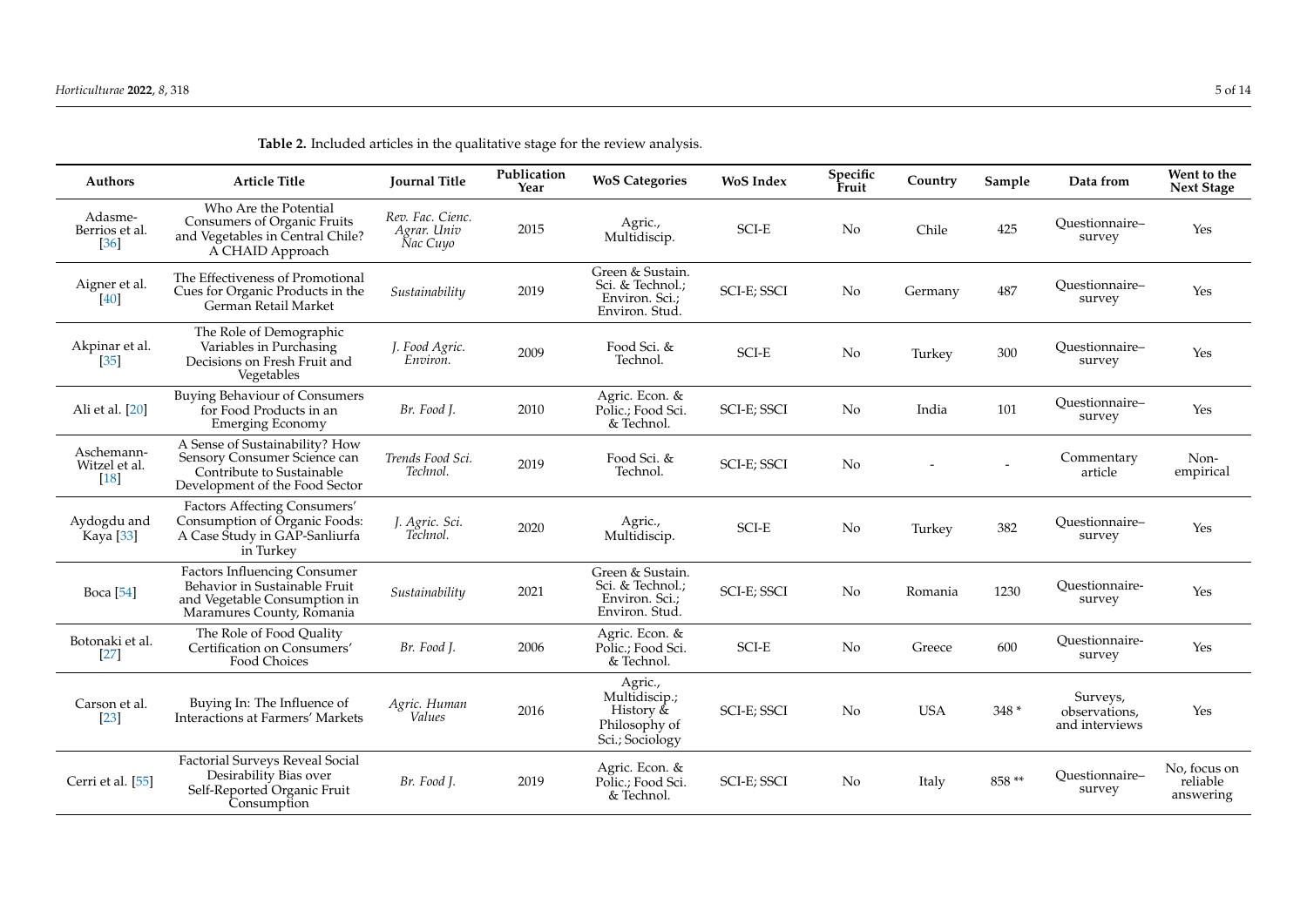**Table 2.** *Cont.*

| <b>Authors</b>                               | <b>Article Title</b>                                                                                                                   | <b>Journal Title</b>     | Publication<br>Year | <b>WoS Categories</b>                                                    | <b>WoS</b> Index       | Specific<br>Fruit | Country       | Sample | Data from                                                    | Went to the<br><b>Next Stage</b>   |
|----------------------------------------------|----------------------------------------------------------------------------------------------------------------------------------------|--------------------------|---------------------|--------------------------------------------------------------------------|------------------------|-------------------|---------------|--------|--------------------------------------------------------------|------------------------------------|
| Diaz et al. [26]                             | Consumer knowledge,<br>consumption, and willingness to<br>pay for organic tomatoes                                                     | Br. Food J.              | 2012                | Agric. Econ. &<br>Polic.; Food Sci.<br>& Technol.                        | SCI-E; SSCI            | Tomato            | Spain         | 361    | Ouestionnaire-<br>survey                                     | No. focus on<br>specific fruits    |
| Guney and<br>Sangun <sup>[39]</sup>          | How COVID-19 Affects<br>Individuals' Food Consumption<br>Behaviour: A Consumer Survey<br>on Attitudes and Habits in<br>Turkey          | Br. Food J.              | 2021                | Agric. Econ. &<br>Polic.; Food Sci.<br>& Technol.                        | SCI-E                  | No                | Turkey        | 1023   | Computer-<br>assisted<br>telephone<br>interviewing<br>(CATI) | No, surveys<br>were not<br>applied |
| <b>Jose</b> and<br>Kuriakose <sup>[31]</sup> | Emotional or Logical: Reason for<br>Consumers to Buy Organic Food<br>Products                                                          | Br. Food J.              | 2021                | Agric. Econ. &<br>Polic.: Food Sci.<br>& Technol.                        | $\operatorname{SCI-E}$ | No                | India         | 632    | Ouestionnaire-<br>survey                                     | Yes                                |
| Kamenidou<br>et al. [15]                     | Segmenting the Generation Z<br>Cohort University Students<br>Based on Sustainable Food<br>Consumption Behavior: A<br>Preliminary Study | Sustainability           | 2019                | Green & Sustain.<br>Sci. & Technol.;<br>Environ. Sci.:<br>Environ. Stud. | SCI-E; SSCI            | <b>No</b>         | Greece        | 252    | Ouestionnaire-<br>survey                                     | Yes                                |
| Kuhar and<br>Juvancic [42]                   | <b>What Determines Purchasing</b><br>Behaviour for Organic and<br>Integrated Fruits and<br>Vegetables?                                 | Bulg. J. Agric.<br>Sci.  | 2010                | Environ. Sci.                                                            | SCI-E                  | No                | Slovenia      | 933    | Ouestionnaire-<br>survey                                     | Yes                                |
| Liu et al. [37]                              | Behavior-Based Pricing between<br>Organic and General Food<br>Enterprises                                                              | Br. Food J.              | 2019                | Agric. Econ. &<br>Polic.; Food Sci.<br>& Technol.                        | SCI-E; SSCI            | $\rm No$          |               |        | Theoretical<br>mathematical<br>modeling                      | Non-<br>empirical                  |
| Martins et al.<br>$[38]$                     | Consumer Behavior of Organic<br>and Functional Foods in Brazil                                                                         | Food Sci.<br>Technol.    | 2020                | Food Sci. &<br>Technol.                                                  | SCI-E                  | No.               | <b>Brazil</b> | 1230   | Questionnaire-<br>survey                                     | Yes                                |
| Padel and<br>Foster [29]                     | Exploring the Gap between<br>Attitudes and<br>Behaviour-Understanding<br>Why Consumers Buy or Do Not<br>Buy Organic Food               | Br. Food J.              | 2005                | Agric. Econ. &<br>Polic.: Food Sci.<br>& Technol.                        | SCI-E; SSCI            | <b>No</b>         | UK            | 181    | Focus groups<br>and laddering<br>interviews                  | No, surveys<br>were not<br>applied |
| Radzyminska<br>and<br>Jakubowska<br>[56]     | The Conceptualization of Novel<br>Organic Food Products: A Case<br>Study of Polish Young<br><b>Consumers</b>                           | Br. Food J.              | 2019                | Agric. Econ. &<br>Polic.; Food Sci.<br>& Technol.                        | $\operatorname{SCI-E}$ | No                | Poland        | 200    | Ouestionnaire-<br>survey                                     | Yes                                |
| Rodriguez-<br>Bermudez et al.<br>$[22]$      | Consumers' Perception of and<br>Attitudes Towards Organic Food<br>in Galicia (Northern Spain)                                          | Int. J. Consum.<br>Stud. | 2020                | <b>Business</b>                                                          | <b>SSCI</b>            | No                | Spain         | 830    | Questionnaire-<br>survey                                     | Yes                                |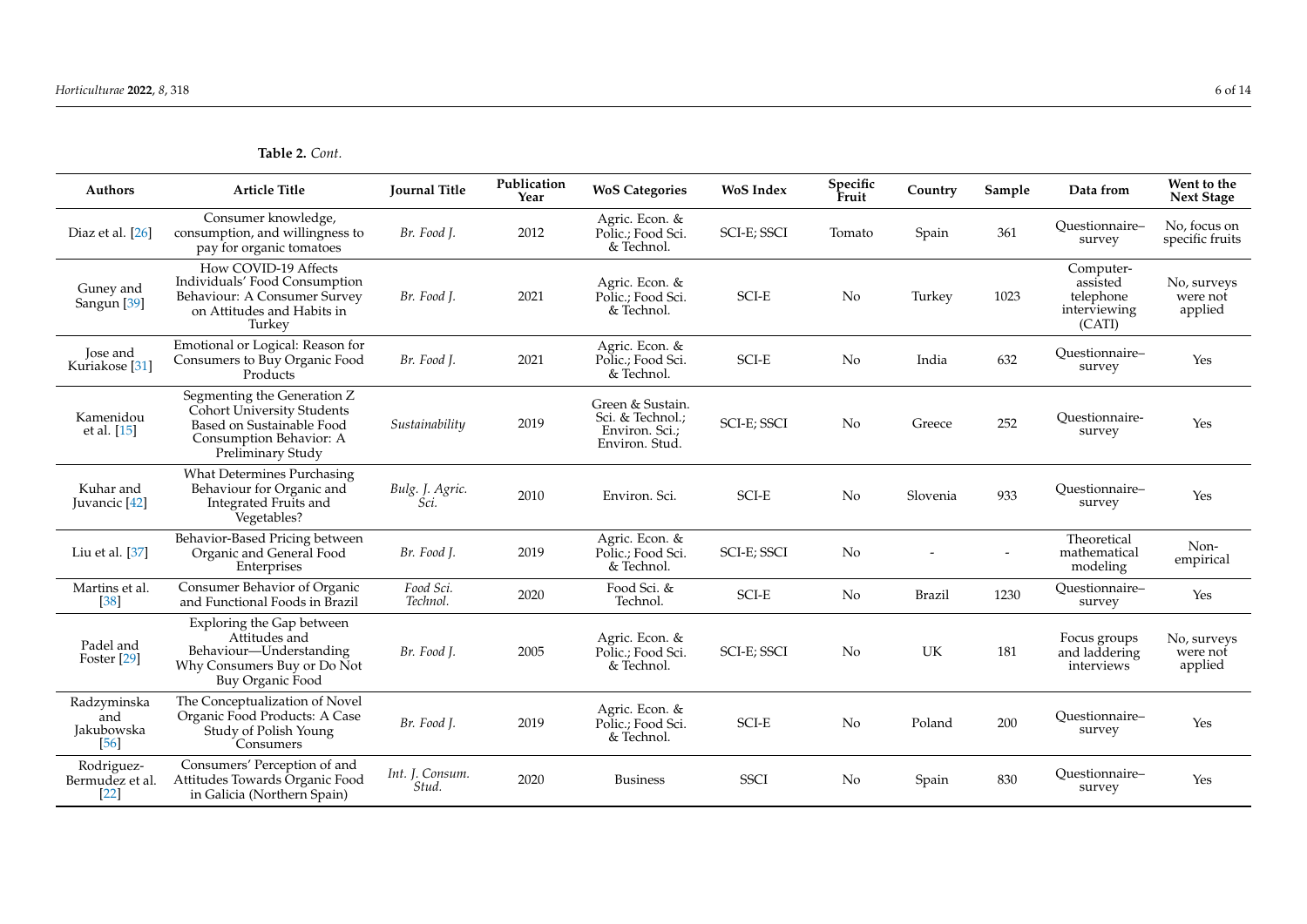**Table 2.** *Cont.*

| <b>Authors</b>                              | <b>Article Title</b>                                                                                                                               | <b>Journal Title</b>    | Publication<br>Year | <b>WoS Categories</b>                               | <b>WoS</b> Index | Specific<br>Fruit               | Country | Sample | Data from                | Went to the<br><b>Next Stage</b>   |
|---------------------------------------------|----------------------------------------------------------------------------------------------------------------------------------------------------|-------------------------|---------------------|-----------------------------------------------------|------------------|---------------------------------|---------|--------|--------------------------|------------------------------------|
| Skreli et al. [41]                          | Assessing Consumer<br>Preferences and Willingness to<br>Pay for Organic Tomatoes in<br>Albania: A Conjoint Choice<br><b>Experiment Study</b>       | Span. J. Agric.<br>Res. | 2017                | Agric.,<br>Multidiscip.; Soil<br>Sci.               | SCI-E; SSCI      | Tomato                          | Albania | 100    | Questionnaire-<br>survey | No, focus on<br>specific fruits    |
| Smed <sup>[30]</sup>                        | <b>Information and Consumer</b><br>Perception of the Organic<br>Attribute in Fresh Fruits and<br>Vegetables                                        | Agric. Econ.            | 2012                | Agric. Econ. &<br>Polic.; Econ.                     | SCI-E; SSCI      | No                              | Denmark | 3200   | Panel data<br>households | No, surveys<br>were not<br>applied |
| Sorqvist et al.<br>[24]                     | The Green Halo: Mechanisms<br>and Limits of the Eco-Label<br>Effect                                                                                | Food. Qual.<br>Prefer.  | 2015                | Food Sci. &<br>Technol.                             | SCI-E; SSCI      | Banana,<br>grape, and<br>raisin | Sweden  | 144    | Ouestionnaire-<br>survey | No, focus on<br>specific fruits    |
| Stranieri et al.<br>$[34]$                  | Convenience Food with<br>Environmentally-Sustainable<br>Attributes: A Consumer<br>Perspective                                                      | Appetite                | 2017                | Behavioral Sci.;<br>Nutrition &<br><b>Dietetics</b> | SCI-E; SSCI      | No                              | Italy   | 550    | Ouestionnaire-<br>survey | Yes                                |
| Wojciechowska-<br>Solis, and<br>Barska [32] | Exploring the Preferences of<br>Consumers' Organic Products in<br><b>Aspects of Sustainable</b><br>Consumption: The Case of the<br>Polish Consumer | Agriculture             | 2021                | Agronomy                                            | SCI-E; SSCI      | No                              | Poland  | 1067   | Ouestionnaire-<br>survey | Yes                                |

\* Only considered surveys; \*\* 143 individuals in six scenarios.

**Table 3.** Included articles in the quantitative stage for the review analysis.

| <b>Authors</b>             | Published<br>Year | Country | Total<br>Sample | <b>Analysis Method</b> | <b>Constructs or Variables</b>                                                                                                                                                                               |
|----------------------------|-------------------|---------|-----------------|------------------------|--------------------------------------------------------------------------------------------------------------------------------------------------------------------------------------------------------------|
| Adasme-Berrios et al. [36] | 2015              | Chile   | 425             | EFA/CFA                | Ethical benefits, healthiness, and nutrition                                                                                                                                                                 |
| Aigner et al. $[40]$       | 2019              | Germany | 487             | <b>ANOVA</b>           | Product category, product type, promotional format                                                                                                                                                           |
| Akpinar et al. [35]        | 2009              | Turkev  | 300             | Chi-square analysis    | Price, freshness, appearance, taste and smell, nutritional content, packaging<br>(labeling) presentation, organic growing, in-season growing, product display, and<br>shopping environment                   |
| Ali et al. [20]            | 2010              | India   | 101             | <b>EFA</b>             | Quality and variety, storage and packaging, product price, convenience,<br>convenient marketplace, additional services, attraction for children, basic<br>amenities, product availability, and affordability |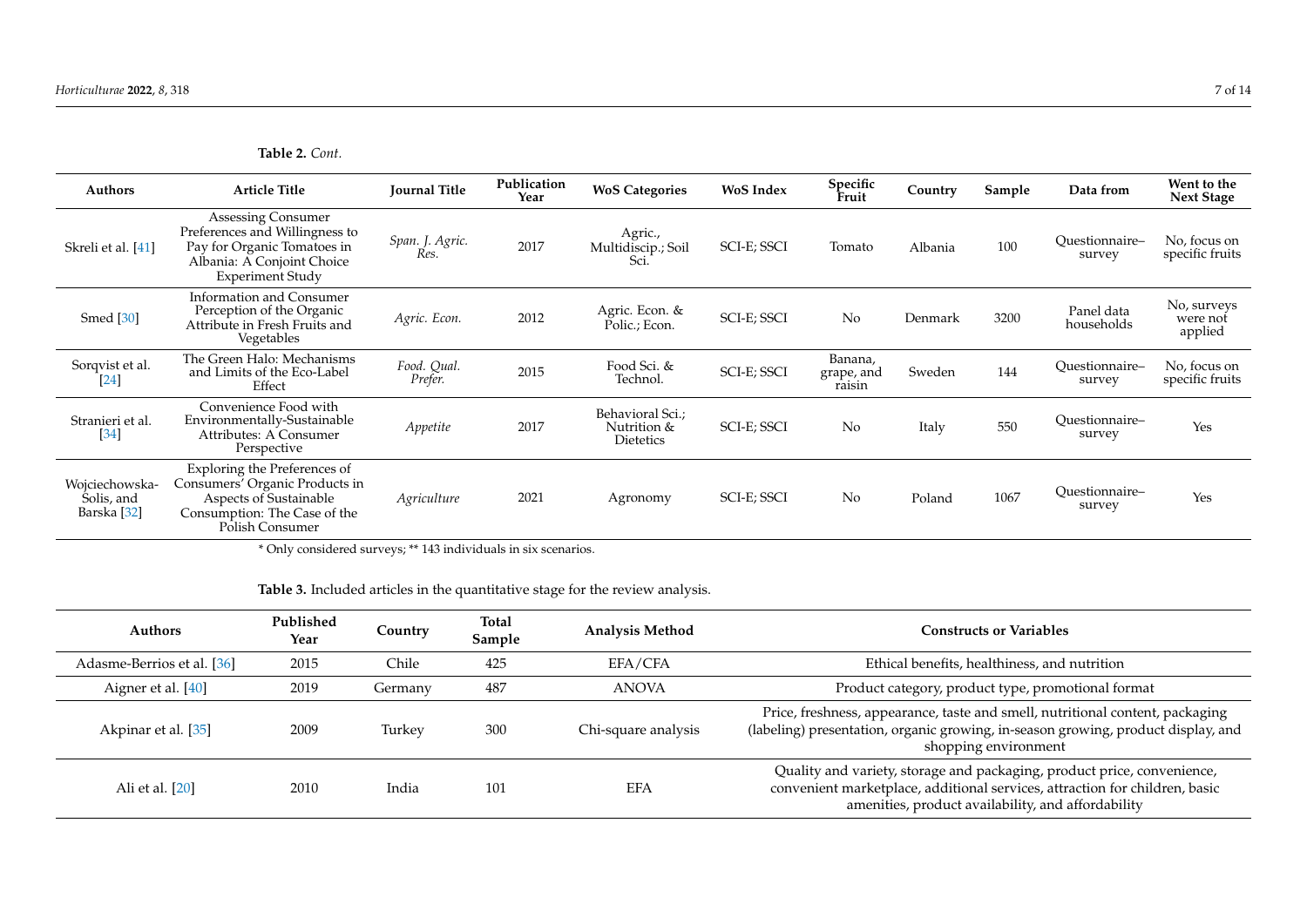|                                                   | Table 3. Cont.    |               |                        |                                         |                                                                                                                                                                                                                                                                                                                                                  |
|---------------------------------------------------|-------------------|---------------|------------------------|-----------------------------------------|--------------------------------------------------------------------------------------------------------------------------------------------------------------------------------------------------------------------------------------------------------------------------------------------------------------------------------------------------|
| Authors                                           | Published<br>Year | Country       | <b>Total</b><br>Sample | <b>Analysis Method</b>                  | <b>Constructs or Variables</b>                                                                                                                                                                                                                                                                                                                   |
| Aydogdu and Kaya [33]                             | 2020              | Turkey        | 382                    | Nonparametric analysis<br>(MWU/KW)      | Color-appearance-packaging, odor-taste-flavor, label-certificate of reliability,<br>food safety and no additives, hormone free, and nutrition value                                                                                                                                                                                              |
| <b>Boca</b> [54]                                  | 2021              | Romania       | 1230                   | EFA/SEM                                 | Budget, quality, frequency, needs/, culture, and knowledge                                                                                                                                                                                                                                                                                       |
| Botonaki et al. [27]                              | 2006              | Greece        | 600                    | <b>PCA</b>                              | Attitude toward origin, ethics, and attitude toward extrinsic cues Confidence in<br>organic production, confidence in organic legislation, confidence in SIM<br>production, confidence in SIM legislation, attitude toward price, health<br>consciousness, attitude toward environment, attitude toward convenience, and<br>exploratory behavior |
| Carson et al. [23]                                | 2016              | <b>USA</b>    | $348*$                 | Descriptive analysis                    | Health, local economy, and environment                                                                                                                                                                                                                                                                                                           |
| Jose and Kuriakose [31]                           | 2021              | India         | 632                    | CFA/SEM                                 | Health, fear, environmental motives, effort, perceived price, attitude toward<br>buying OF&V, and purchase intention                                                                                                                                                                                                                             |
| Kamenidou et al. [15]                             | 2019              | Greece        | 252                    | <b>EFA</b>                              | Restricted food, green consumption, local consumption, meat and protein<br>substitutes, social norms, and ethical behavior                                                                                                                                                                                                                       |
| Kuhar and Juvancic [42]                           | 2010              | Slovenia      | 933                    | Ordered probit model                    | Environment friendly, healthy, price, visual attractiveness, best taste deemed,<br>availability at retailers, and perceived linkages between origin and quality                                                                                                                                                                                  |
| Martins et al. [38]                               | 2020              | <b>Brazil</b> | 1230                   | Mean difference analysis<br>$(t$ -test) | Willingness to pay, knowledge of organic foods by consumer, limiting causes for<br>organic food consumption, reason for organic food consumption, establishments<br>for purchase of organic foods, most-consumed organic foods, and<br>most-consumed functional foods                                                                            |
| Rodriguez-Bermudez et al.<br>$[22]$               | 2020              | Spain         | 830                    | Chi-square analysis                     | Organic foods (quality, freshness, price, brand, origin, establishment, and<br>naturalness), traditional breeds, ecotourism, and farm schools                                                                                                                                                                                                    |
| Stranieri et al. [34]                             | 2017              | Italy         | 550                    | CFA/SEM                                 | Intention to purchase OV, attitude toward OV, perceived availability of OV, food<br>shopping habits, agricultural practices concern, food-related habits, agricultural<br>practices concern, and food-related environmental behavior                                                                                                             |
| Wojciechowska-Solis and<br>Barska <sup>[32]</sup> | 2021              | Poland        | 1067                   | DFA/Regression analysis                 | Care for the environment and animal welfare, production is not harmful to the<br>environment, low level of processing, short shelf life, and produced without the<br>use of artificial fertilizers, chemical pesticides, and antibiotics                                                                                                         |

\* Only considered surveys. ANOVA: analysis of variance; CFA: confirmatory factor analysis; DFA: discriminant function analysis; EFA: exploratory factor analysis; KW: Kruskal–Wallis: MWU: Mann–Whitney U; PCA: principal component analysis; SEM: structural equation modeling.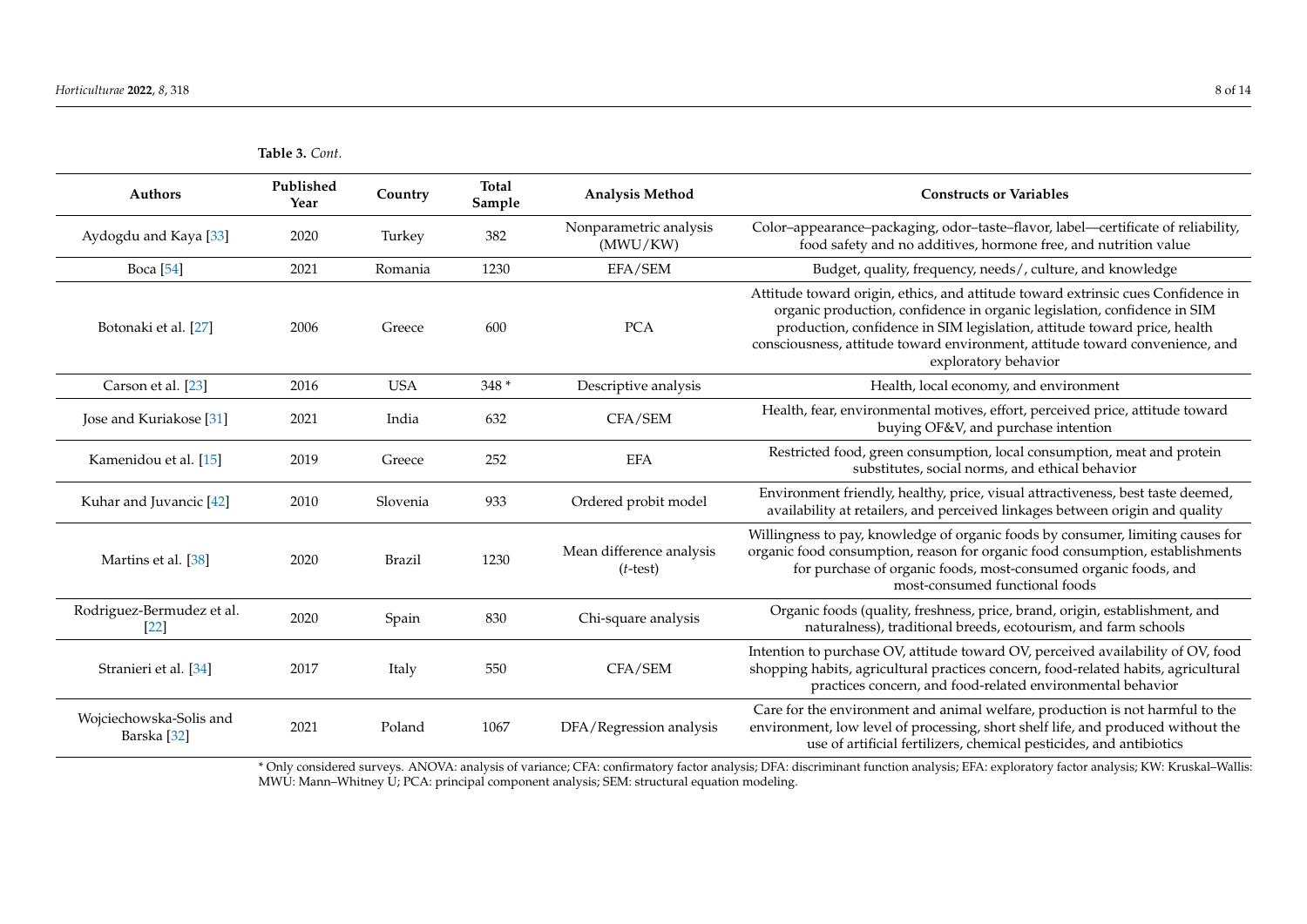Given the above selection of articles (Table 2), the cases studied were mostly located in Europe (i.e., Greece (2), Germany, Italy, Poland, Romania, Slovenia, and Spain), although at the country level, together with Greece, the number of cases studied in India (2) and Turkey (2) stand out. In temporal terms, these articles were published between 2005 and 2021 with the average publication year being 2016. Thematically, the journals in which these articles were published were simultaneously associated with one to three WoS categories, which totaled 14 categories for the 25 articles. These categories were mainly concentrated in Food Science and Technology (13), Agricultural Economics and Policy (10), Agriculture, Multidisciplinary (4), and Environmental Sciences (4), with the cases of articles published in journals indexed in categories such as Behavioral Sciences, Business, Economics, and Sociology, being scarce with only one occurrence each.

Additionally, in this set of articles that studied empirical cases where the data were collected through surveys, they were analyzed statistically using various methods: descriptive analysis, mean difference analysis (*t*-test), analysis of variance (ANOVA), Chi-square analysis, nonparametric analysis (Mann–Whitney U (MWU), Kruskal–Wallis (KW)), discriminant function analysis (DFA), regression analysis, ordered probit model, principal component analysis (PCA), exploratory factor analysis (EFA), confirmatory factor analysis (CFA), and structural equation modeling (SEM). These are detailed for each article and the only ones that report a complete validation and reliability of the instruments applied are those that directly use CFA or CFA as part of a SEM. The table also abounds in reporting the constructs or variables studied in reference to organic fruit consumption behavior.

Table 4 presents in detail four articles, already included in Table 3, that use various combinations of exploratory factor analysis (EFA), confirmatory factor analysis (CFA), and structural equation modeling (SEM). For these analyses, the indicators reported by the researchers are presented: Chi-square/degree freedom ratio ( $\chi^2/\text{df}$ ), root mean square error of approximation (RMSEA), adjusted goodness-of-fit index (AGFI), goodness-of-fit index GFI, comparative fit index (CFI), normed fit index (NFI), non-normed fit index (NNFI), and the standardized root mean square residual (SRMR) [57].

**Table 4.** Included articles with the validation and reliability reported in the quantitative stage for the review analysis.

| Authors                           | Published<br>Year | Country | Sample | Method  | Factors        | $x^2$ /df | <b>RMSEA</b> | <b>AGFI</b> | GFI           | <b>CFI</b>    | NFI      | <b>NNFI</b> | <b>SRMR</b> |
|-----------------------------------|-------------------|---------|--------|---------|----------------|-----------|--------------|-------------|---------------|---------------|----------|-------------|-------------|
| Adasme-<br>Berrios<br>et al. [36] | 2015              | Chile   | 425    | EFA/CFA | $\overline{2}$ | $1.652**$ | $0.055*$     | $0.927**$   | 0.966<br>$**$ | 0.976<br>**   | NR       | NR          | NR          |
| Boca [54]                         | 2021              | Romania | 1230   | EFA/SEM | 4              | NR        | $0.049**$    | $0.850*$    | 0.870         | $0.950*$      | $0.920*$ | $0.950*$    | NR          |
| lose and<br>Kuriakose<br>$[31]$   | 2021              | India   | 632    | CFA/SEM | 7              | $1.670**$ | $0.033**$    | NR          | NR            | 0.989<br>$**$ | NR       | NR          | $0.026**$   |
| Stranieri<br>et al. [34]          | 2017              | Italy   | 550    | CFA/SEM | $\mathbf{6}$   | 3.500     | $0.070*$     | NR          | NR            | NR            | NR       | NR          | NR          |

NR: not reported. \*\* Good fit; \* acceptable fit [58].

The above permitted to discriminate between consultation instruments that allow for measurement of organic fruit consumption behavior.

In comparable terms, for the four articles, only the  $\chi^2/df$ , RMSEA, and CFI indicators were presented for at least three of the studies. The remaining tests reported were of complementary interpretation according to the results of the set of tests reported in each case and according to the sample size of each study [59].

In these tests, the articles by Adasme-Berrios et al. [36] and Jose and Kuriakose [31] obtained a good level of fit for both  $\chi^2$ /df and CFI. As for the RMSEA, the article by Boca [54] and Jose and Kuriakose [31] obtained a good level of fit. On the other hand, the article by Stranieri et al. [34] showed only one reported test, with an acceptable level of fit. As for the factors covered by these three articles with the best reported results, the range of factors confirmed by Jose & Kuriakose [31] (i.e., health, fear, environmental motives, effort, perceived price, attitude toward buying OF&V, and purchase intention)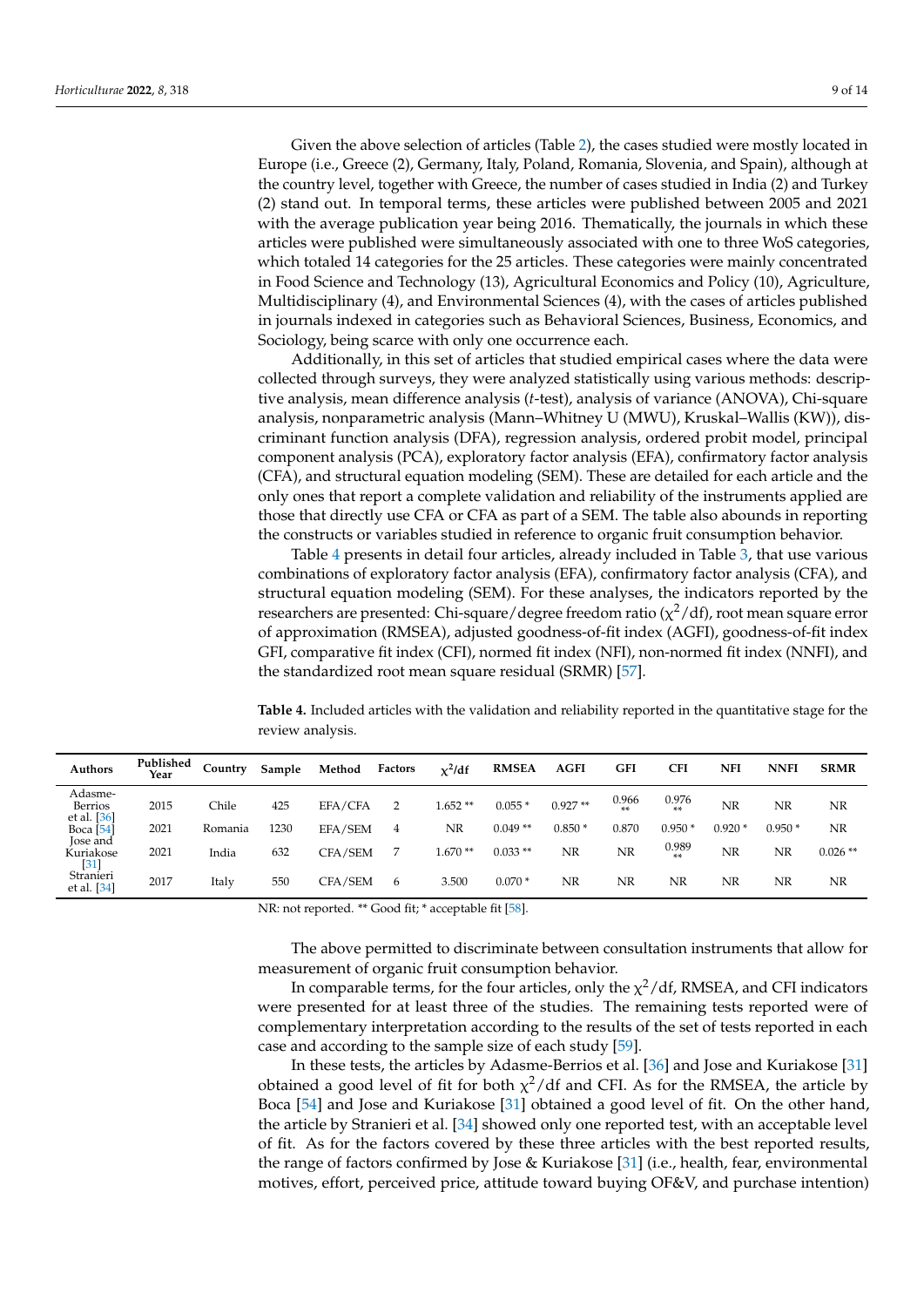managed to cover those expressed by Adasme-Berrios et al. [36] (i.e., ethical benefits and health and nutrition) and Boca [54] (i.e., individual characteristics, needs, culture, and knowledgeable consumers).

#### **4. Discussion**

The systematic review presented in this manuscript analyzed fruit consumer behavior in general without focusing on a specific food product as did previous contributions by Kyriacou et al. [60] on genotype and the agri-environmental factors of watermelon and melon on consumer behavior; Neves et al. [61] on the biotic factors and the effects of fruit quality on the consumption of frozen concentrate orange juice (FCOJ); Stiletto et al. [62] who studied factors explaining consumers' pomegranate choice; Restuccia et al. [63] on virgin olive oil (VOO) and how de-stoning technology increases its nutritional and sensory quality, influencing consumers' behavior. This choice, because of the broader approach we provided in our article, allowed us to review common aspects of the articles previously indicated (e.g., fruit quality) as well as to cover variables and factors of consumer behavior that provide a more complete and complex coverage of fruit consumption choice, allowing for future studies on a larger set of consumers in different geographical and seasonal contexts.

Regarding the health characteristics of fruit and their relationship with consumption behavior, previously developed review articles emphasized aspects such as food health promotional campaigns [64], health motives in purchasing [65], dietary guidelines influence [66], and the functional use of foods [63]. The health variable was also covered in our review and was in line with Rana et al. [65]. We incorporated the organic characteristics of fruit to systematize the publications that studied consumption behavior on this type of food, thus marking a difference with respect to previous literature reviews [63,64,66].

In addition to the recognition of fruit quality and health benefits as relevant variables in consumption behavior, our review article was also in line with review articles that incorporated fruit loss and waste [67] and the distribution channel [68] as variables that affect fruit consumption behavior.

Finally, our review followed the PRISMA protocol as did several of the previous reviews on fruit consumption [62,65,68], showing the systematization of the review and advancing it to an objective–quantitative comparison of the analyzed articles. Although, without pretending to be similar meta-analytical reviews to those developed such as by Slapø et al. [68] (in relation to the influence of different types of in-store interventions on food consumption behaviors) and by Rana et al. [65] (on a restricted set of articles (8)), this meta-analytical review incorporated health as a factor affecting organic fruit consumption behavior and relied heavily on the statistical reporting provided in the reviewed literature on common variables and factors within the selected corpus [69–71].

In summary, this article provides an original systematic review, which using the PRISMA protocol, reviewed articles on organic fruit consumption behavior that presented valid and reliable scales that measured constructs (confirmatory factors) on the topics of health, fear, environmental motivation, effort, and economics.

#### **5. Conclusions**

This review article in its quest to identify appropriate ways to measure organic fruit consumer behavior, based on papers published in WOS JCR indexed journals, in two phases of review, managed to distinguish a reduced set of three articles, approximately 1% of the records originally registered in the PRISMA initial phase represented in Figure 1 (including duplicates).

These articles presented measurement scales that are considered valid and reliable by means of a confirmatory factor analysis (CFA). These scales gave wide coverage to the criteria (variables and factors) that were originally considered in the 15 articles of the quantitative stage of this review analysis (see Table 3), managing to consider determinant elements in organic fruit consumer behavior.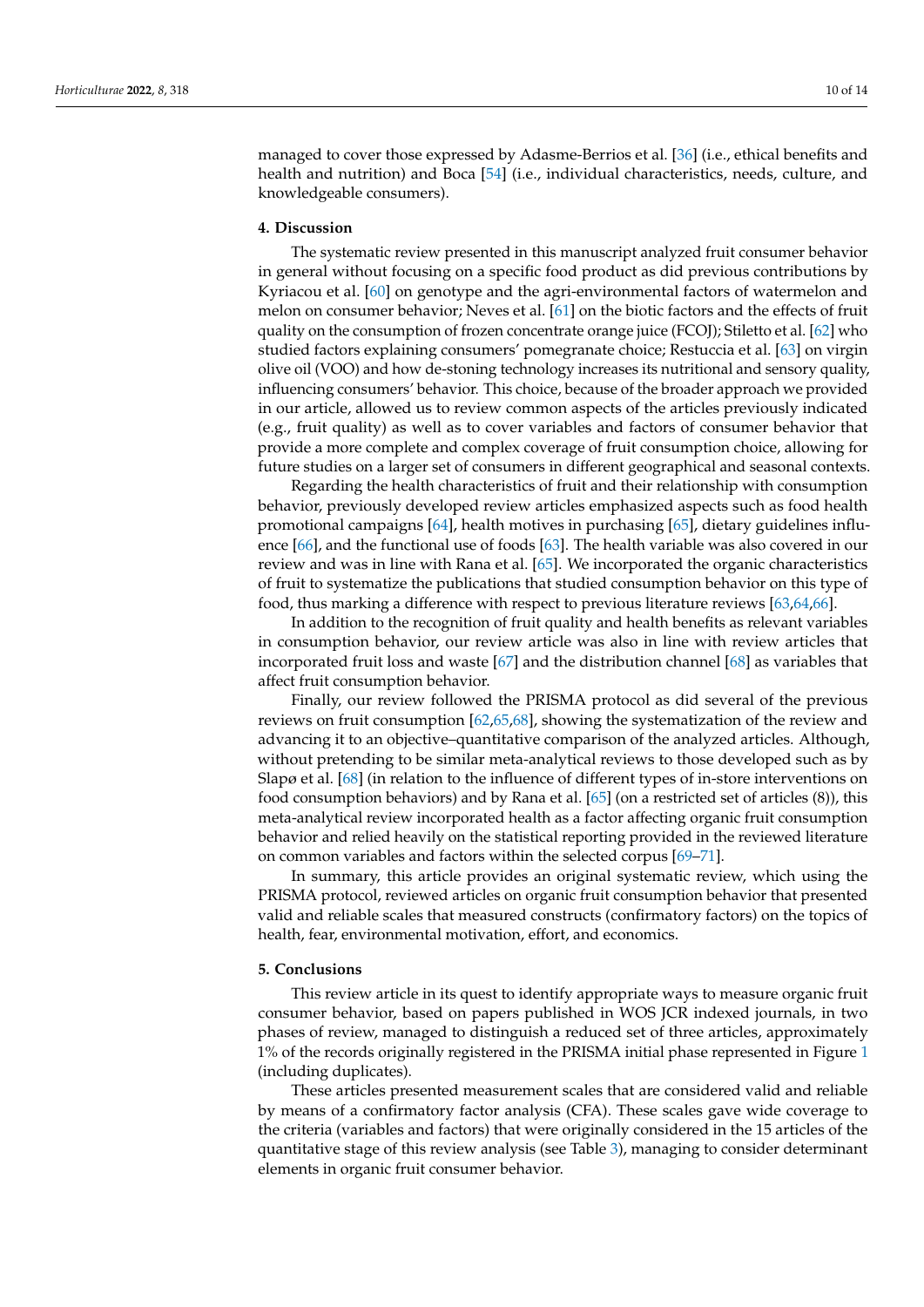The results obtained by the scale presented in the article by Jose and Kuriakose [31] in the  $\chi^2/\text{df}$ , CFI, and RMSEA tests showed a good level of fit, achieving dominance over the results presented by the other measurement instruments selected in the final stage (see Table 4). Thus, this scale incorporates constructs (factors) related to health, fear, environmental motives, effort, and economy (perceived price, attitude toward buying OF&V, and purchase intention).

As for the limitations, these are given by the original article selection being limited to the WoS JCR indexes (i.e., SCI-E and SSCI), but this measure of academic elitism combined, at the same time, a high requirement that allowed us to identify scales that had been subjected to strict statistical rigor, reporting in due form that the stated constructs were effectively measured and, therefore, contributed to a reliable understanding of organic fruit consumers' behavior based on factors such as human physical and mental health, ecosystem balance, and the efforts in time and money to acquire these products.

Finally, as a line of future research, given the strict selection of the scale surveyed in this article, its application in diverse contexts and geographies should be noted to account for its validity and reliability beyond India, where it was originally applied. This extensive massification of its use is not only a response to its performance in other scenarios but would also allow for the assessment of its multiple applications through a meta-analytical analysis in the future.

**Supplementary Materials:** The following supporting information can be downloaded at: [https:](https://www.mdpi.com/article/10.3390/horticulturae8040318/s1) [//www.mdpi.com/article/10.3390/horticulturae8040318/s1,](https://www.mdpi.com/article/10.3390/horticulturae8040318/s1) Table S1: OFCB.txt.

**Author Contributions:** Conceptualization, A.V.-M.; methodology, A.V.-M.; validation, A.V.L.; formal analysis, A.V.-M. and N.C.-B.; writing—original draft preparation, A.V.-M., G.S.-S., and M.G.-M.; writing—review and editing, A.V.-M., G.S.-S., and N.C.-B.; supervision, A.V.L.; project administration, A.V.-M.; funding acquisition, G.S.-S. and A.V.-M. All authors have read and agreed to the published version of the manuscript.

**Funding:** The article processing charge (APC) was partially funded by Universidad Católica de la Santísima Concepción (Code: APC2022). Additionally, the publication fee (APC) was partially financed by the Universidad Autónoma de Chile, through the publication incentive fund 2022 (Code: C.C. 456001).

**Institutional Review Board Statement:** Not applicable.

**Informed Consent Statement:** Not applicable.

**Data Availability Statement:** The analyzed data set is included in the Supplementary Materials.

**Acknowledgments:** The authors would like to thank the Postdoctoral Program in Psychology with Orientation in Research Methodology Review (Faculty of Psychology and Social Sciences) at the Universidad de Flores (Argentina), which is where Alejandro Vega-Muñoz is studying Behavior Studies, under the direction of Analia Verónica Losada.

**Conflicts of Interest:** The authors declare no conflict of interest.

# **Appendix A**

This appendix shows the WoS identifiers (UT) for the 25 articles identified (qualitative stage) with the studied search vector: UT = (WOS:000234107000005 OR WOS:000236987200001 OR WOS:000272054400020 OR WOS:000276866500001 OR WOS:000280221800001 OR WOS: 000303142300011 OR WOS:000310679100004 OR WOS:000353736300001 OR WOS:00036162- 5000014 OR WOS:000387667100008 OR WOS:000405972700002 OR WOS:000414947500020 OR WOS:000458929500282 OR WOS:000474700100015 OR WOS:000477788800019 OR WOS: 000479298600005 OR WOS:000505797900003 OR WOS:000506568900001 OR WOS:00050689- 9000099 OR WOS:000519295600005 OR WOS:000519604200029 OR WOS:000620143700001 OR WOS:000621964900001 OR WOS:000624795200001 OR WOS:000645281400001).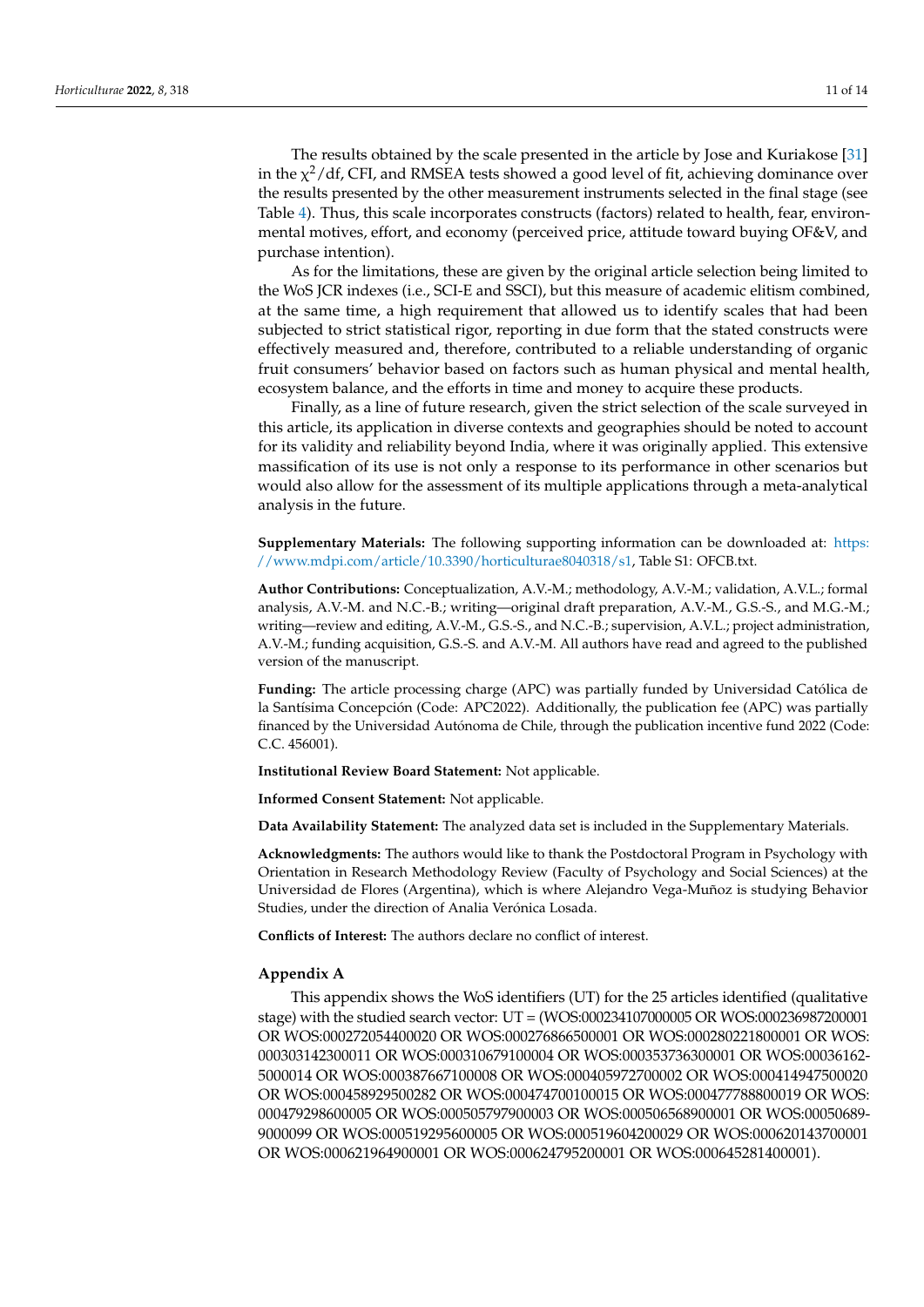# **Appendix B**

This appendix shows the WoS identifiers (UT) for the 15 articles identified (quantitative stage) with the studied search vector: UT = (WOS:000236987200001 OR WOS:000272054400020 OR WOS:000276866500001 OR WOS:000280221800001 OR WOS:000361625000014 OR WOS: 000387667100008 OR WOS:000405972700002 OR WOS:000458929500282 OR WOS:00050656- 8900001 OR WOS:000506899000099 OR WOS:000519295600005 OR WOS:000519604200029 OR WOS:000621964900001 OR WOS:000624795200001 OR WOS:000645281400001).

#### **References**

- 1. Irz, X.; Leroy, P.; Requillart, V.; Soler, L.G. Economic assessment of nutritional recommendations. *J. Health Econ.* **2015**, *39*, 188–210. [\[CrossRef\]](http://doi.org/10.1016/j.jhealeco.2014.09.002) [\[PubMed\]](http://www.ncbi.nlm.nih.gov/pubmed/25443618)
- 2. Coderoni, S.; Perito, M.A.; Cardillo, C. Consumer behaviour in Italy. Who spends more to buy a Mediterranean Diet? *New Medit.* **2017**, *16*, 38–46.
- 3. Sabbe, S.; Verbeke, W.; Van Damme, P. Familiarity and purchasing intention of Belgian consumers for fresh and processed tropical fruit products. *Br. Food J.* **2008**, *110*, 805–818. [\[CrossRef\]](http://doi.org/10.1108/00070700810893331)
- 4. Hanson, K.L.; Garner, J.; Connor, L.M.; Pitts, S.B.; McGuirt, J.; Harris, R.; Kolodinsky, J.; Wang, W.W.; Sitaker, M.; Ammerman, A.; et al. Fruit and Vegetable Preferences and Practices May Hinder Participation in Community-Supported Agriculture Among Low-Income Rural Families. *J. Nutr. Educ. Behav.* **2019**, *51*, 57–67. [\[CrossRef\]](http://doi.org/10.1016/j.jneb.2018.08.006)
- 5. Bezerra, I.N.; Moreira, T.M.; Cavalcante, J.B.; Souza, A.D.; Sichieri, R. Food consumed outside the home in Brazil according to places of purchase. *Rev. Saude Publica* **2017**, *51*, 15. [\[CrossRef\]](http://doi.org/10.1590/s1518-8787.2017051006750)
- 6. Bowyer, S.; Caraher, M.; Eilbert, K.; Carr-Hill, R. Shopping for food: Lessons from a London borough. *Br. Food J.* **2009**, *111*, 452–474. [\[CrossRef\]](http://doi.org/10.1108/00070700910957294)
- 7. Bongoni, R.; Verkerk, R.; Dekker, M.; Steenbekkers, L.P. Consumer behaviour towards vegetables: A study on domestic processing of broccoli and carrots by Dutch households. *J. Hum. Nutr. Diet.* **2015**, *28*, 219–225. [\[CrossRef\]](http://doi.org/10.1111/jhn.12245)
- 8. Rose, D.; Hutchinson, P.L.; Bodor, J.N.; Swalm, C.M.; Farley, T.A.; Cohen, D.A.; Rice, J.C. Neighborhood Food Environments and Body Mass Index The Importance of In-Store Contents. *Am. J. Prev. Med.* **2009**, *37*, 214–219. [\[CrossRef\]](http://doi.org/10.1016/j.amepre.2009.04.024)
- 9. Silva, A.; Magana-Lemus, D.; Godoy, D. The effect of education on fruit and vegetable purchase disparities in Chile. *Br. Food J.* **2021**, *123*, 2756–2769. [\[CrossRef\]](http://doi.org/10.1108/BFJ-12-2020-1184)
- 10. Mancini, P.; Marchini, A.; Simeone, M. Which are the sustainable attributes affecting the real consumption behaviour? Consumer understanding and choices. *Br. Food J.* **2017**, *119*, 1839–1853. [\[CrossRef\]](http://doi.org/10.1108/BFJ-11-2016-0574)
- 11. Jaeger, S.R.; Lee, P.Y.; Ares, G. Product involvement and consumer food-elicited emotional associations: Insights from emoji questionnaires. *Food Res. Int.* **2018**, *106*, 999–1011. [\[CrossRef\]](http://doi.org/10.1016/j.foodres.2018.01.024) [\[PubMed\]](http://www.ncbi.nlm.nih.gov/pubmed/29580015)
- 12. Sijtsema, S.J.; Reinders, M.J.; Hiller, S.R.; Guardia, M.D. Fruit and snack consumption related to sweet, sour and salty taste preferences. *Br. Food J.* **2012**, *114*, 1032–1046. [\[CrossRef\]](http://doi.org/10.1108/00070701211241608)
- 13. Kumar, N.; Kapoor, S. Do labels influence purchase decisions of food products? Study of young consumers of an emerging market. *Br. Food J.* **2017**, *119*, 218–229. [\[CrossRef\]](http://doi.org/10.1108/BFJ-06-2016-0249)
- 14. Kim, J.; Rundle-Thiele, S.; Knox, K.; Burke, K.; Bogomolova, S. Consumer perspectives on household food waste reduction campaigns. *J. Clean. Prod.* **2020**, *243*, 118608. [\[CrossRef\]](http://doi.org/10.1016/j.jclepro.2019.118608)
- 15. Kamenidou, I.C.; Mamalis, S.A.; Pavlidis, S.; Bara, E.Z.G. Segmenting the Generation Z Cohort University Students Based on Sustainable Food Consumption Behavior: A Preliminary Study. *Sustainability* **2019**, *11*, 837. [\[CrossRef\]](http://doi.org/10.3390/su11030837)
- 16. Gaiani, S.; Caldeira, S.; Adorno, V.; Segre, A.; Vittuari, M. Food wasters: Profiling consumers' attitude to waste food in Italy. *Waste Manag.* **2018**, *72*, 17–24. [\[CrossRef\]](http://doi.org/10.1016/j.wasman.2017.11.012)
- 17. Halbrendt, C.; Tuan, F.; Gempesaw, C.; Dolketz, D. Rural chinese food-consumption-The case guangdong. *Am. J. Agric. Econ.* **1994**, *76*, 794–799. [\[CrossRef\]](http://doi.org/10.2307/1243740)
- 18. Aschemann-Witzel, J.; Ares, G.; Thogersen, J.; Monteleone, E. A sense of sustainability?-How sensory consumer science can contribute to sustainable development of the food sector. *Trends Food Sci. Technol.* **2019**, *90*, 180–186. [\[CrossRef\]](http://doi.org/10.1016/j.tifs.2019.02.021)
- 19. Martinez-Carrasco, L.; Brugarolas, M.; Martinez-Poveda, A.; Ruiz, J.J.; Garcia-Martinez, S. Modelling perceived quality of tomato by structural equation analysis. *Br. Food J.* **2012**, *114*, 1414–1431. [\[CrossRef\]](http://doi.org/10.1108/00070701211262993)
- 20. Ali, J.; Kapoor, S.; Moorthy, J. Buying behaviour of consumers for food products in an emerging economy. *Br. Food J.* **2010**, *112*, 109–124. [\[CrossRef\]](http://doi.org/10.1108/00070701011018806)
- 21. Johnson, C.; Santos, J.A.; Sparks, E.; Raj, T.S.; Mohan, S.; Garg, V.; Rogers, K.; Maulik, P.K.; Prabhakaran, D.; Neal, B.; et al. Sources of Dietary Salt in North and South India Estimated from 24 Hour Dietary Recall. *Nutrients* **2019**, *11*, 318. [\[CrossRef\]](http://doi.org/10.3390/nu11020318) [\[PubMed\]](http://www.ncbi.nlm.nih.gov/pubmed/30717304)
- 22. Rodriguez-Bermudez, R.; Miranda, M.; Orjales, I.; Ginzo-Villamayor, M.J.; Al-Soufi, W.; Lopez-Alonso, M. Consumers' perception of and attitudes towards organic food in Galicia (Northern Spain). *Int. J. Consum. Stud.* **2020**, *44*, 206–219. [\[CrossRef\]](http://doi.org/10.1111/ijcs.12557)
- 23. Carson, R.A.; Hamel, Z.; Giarrocco, K.; Baylor, R.; Mathews, L.G. Buying in: The influence of interactions at farmers' markets. *Agric. Hum. Values* **2016**, *33*, 861–875. [\[CrossRef\]](http://doi.org/10.1007/s10460-015-9675-y)
- 24. Sorqvist, P.; Haga, A.; Langeborg, L.; Holingren, M.; Wallinder, M.; Nostl, A.; Seager, P.B.; Marsh, J.E. The green halo: Mechanisms and limits of the eco-label effect. *Food. Qual. Prefer.* **2015**, *43*, 1–9. [\[CrossRef\]](http://doi.org/10.1016/j.foodqual.2015.02.001)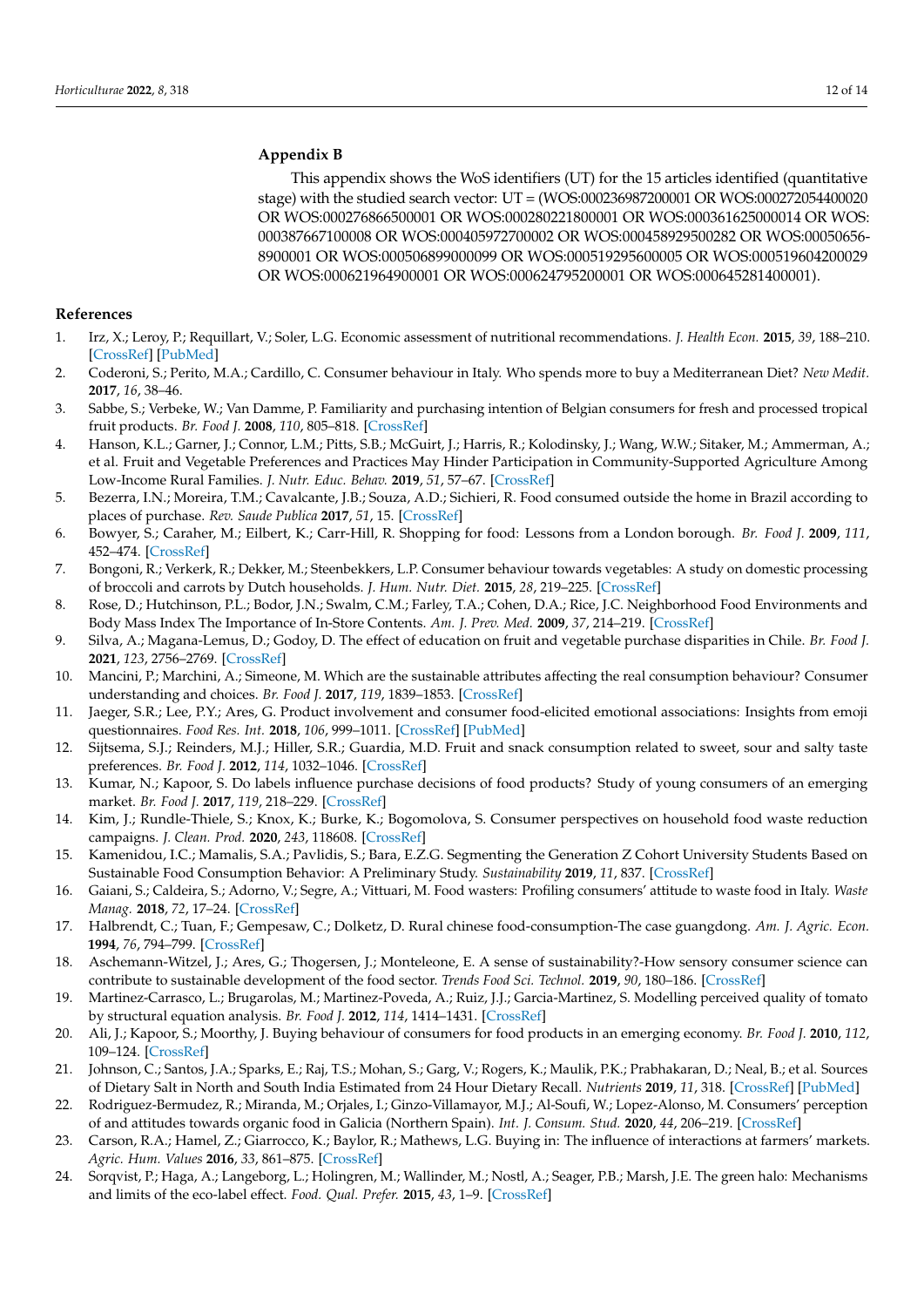- 25. Diaz, F.J.M.; Pleite, F.M.C.; Paz, J.M.M.; Garcia, P.G. Consumer knowledge, consumption, and willingness to pay for organic tomatoes. *Br. Food J.* **2012**, *114*, 318–334. [\[CrossRef\]](http://doi.org/10.1108/00070701211213447)
- 26. Deliza, R.; Rosenthal, A.; Hedderley, D.; Jaeger, S.R. Consumer perception of irradiated fruit: A case study using choice-based conjoint analysis. *J. Sens. Stud.* **2010**, *25*, 184–200. [\[CrossRef\]](http://doi.org/10.1111/j.1745-459X.2009.00250.x)
- 27. Botonaki, A.; Polymeros, K.; Tsakiridou, E.; Mattas, K. The role of food quality certification on consumers' food choices. *Br. Food J.* **2006**, *108*, 77–90. [\[CrossRef\]](http://doi.org/10.1108/00070700610644906)
- 28. Fischer, A.R.; Frewer, L.J.; Nauta, M.J. Toward improving food safety in the domestic environment: A multi-item Rasch scale for the measurement of the safety efficacy of domestic food-handling practices. *Risk Anal.* **2006**, *26*, 1323–1338. [\[CrossRef\]](http://doi.org/10.1111/j.1539-6924.2006.00813.x)
- 29. Padel, S.; Foster, C. Exploring the gap between attitudes and behaviour-Understanding why consumers buy or do not buy organic food. *Br. Food J.* **2005**, *107*, 606–625. [\[CrossRef\]](http://doi.org/10.1108/00070700510611002)
- 30. Smed, S. Information and consumer perception of the organic attribute in fresh fruits and vegetables. *Agric. Econ.* **2012**, *43*, 33–48. [\[CrossRef\]](http://doi.org/10.1111/j.1574-0862.2012.00618.x)
- 31. Jose, H.; Kuriakose, V. Emotional or logical: Reason for consumers to buy organic food products. *Br. Food J.* **2021**, *123*, 3999–4016. [\[CrossRef\]](http://doi.org/10.1108/BFJ-10-2020-0916)
- 32. Wojciechowska-Solis, J.; Barska, A. Exploring the Preferences of Consumers' Organic Products in Aspects of Sustainable Consumption: The Case of the Polish Consumer. *Agriculture* **2021**, *11*, 138. [\[CrossRef\]](http://doi.org/10.3390/agriculture11020138)
- 33. Aydogdu, M.H.; Kaya, F. Factors Affecting Consumers' Consumption of Organic Foods: A Case Study in GAP-Sanliurfa in Turkey. *J. Agric. Sci. Technol.* **2020**, *22*, 347–359.
- 34. Stranieri, S.; Ricci, E.C.; Banterle, A. Convenience food with environmentally-sustainable attributes: A consumer perspective. *Appetite* **2017**, *116*, 11–20. [\[CrossRef\]](http://doi.org/10.1016/j.appet.2017.04.015)
- 35. Akpinar, M.G.; Aykin, S.M.; Sayin, C.; Ozkan, B. The role of demographic variables in purchasing decisions on fresh fruit and vegetables. *J. Food Agric. Environ.* **2009**, *7*, 106–110.
- 36. Adasme-Berrios, C.; Sanchez, M.; Jara-Rojas, R.; Engler, A.; Rodriguez, M.; Mora, M. Who are the potential consumers of organic fruits and vegetables in Central Chile? A chaid approach. *Rev. Fac. Cienc. Agrar. Univ. Nac. Cuyo.* **2015**, *47*, 193–208.
- 37. Liu, K.Y.; Lan, Y.; Li, W. Behavior-based pricing between organic and general food enterprises. *Br. Food J.* **2019**, *122*, 107–121. [\[CrossRef\]](http://doi.org/10.1108/BFJ-08-2018-0500)
- 38. Martins, A.P.D.; Bezerra, M.D.; Marques, S.; Brito, A.F.; Neto, J.C.D.; Galvao, J.G.B.; de Lima, D.M.; Rangel, A.H.N. Consumer behavior of organic and functional foods in Brazil. *Food Sci. Technol.* **2020**, *40*, 469–475. [\[CrossRef\]](http://doi.org/10.1590/fst.03519)
- 39. Guney, O.I.; Sangun, L. How COVID-19 affects individuals' food consumption behaviour: A consumer survey on attitudes and habits in Turkey. *Br. Food J.* **2021**, *123*, 2307–2320. [\[CrossRef\]](http://doi.org/10.1108/BFJ-10-2020-0949)
- 40. Aigner, A.; Wilken, R.; Geisendorf, S. The Effectiveness of Promotional Cues for Organic Products in the German Retail Market. *Sustainability* **2019**, *11*, 6986. [\[CrossRef\]](http://doi.org/10.3390/su11246986)
- 41. Skreli, E.; Imami, D.; Chan, C.; Canavari, M.; Zhllima, E.; Pire, E. Assessing consumer preferences and willingness to pay for organic tomatoes in Albania: A conjoint choice experiment study Span. *J. Agric. Res.* **2017**, *15*, e0114. [\[CrossRef\]](http://doi.org/10.5424/sjar/2017153-9889)
- 42. Kuhar, A.; Juvancic, L. what determines purchasing behaviour for organic and integrated fruits and vegetables? *Bulg. J. Agric. Sci.* **2010**, *16*, 111–122.
- 43. Moher, D.; Liberati, A.; Tetzlaff, J.; Altman, D.G. The PRISMA Group. Preferred Reporting Items for Sstematic Reviews and Meta-Analyses: The PRISMA Statement. *PLoS Med.* **2009**, *6*, e1000097. [\[CrossRef\]](http://doi.org/10.1371/journal.pmed.1000097) [\[PubMed\]](http://www.ncbi.nlm.nih.gov/pubmed/19621072)
- 44. Methley, A.M.; Campbell, S.; Chew-Graham, C.; McNally, R.; Cheraghi-Sohi, S. PICO, PICOS and SPIDER: A comparison study of specificity and sensitivity in three search tools for qualitative systematic reviews. *BMC Health Serv. Res.* **2014**, *14*, 579. [\[CrossRef\]](http://doi.org/10.1186/s12913-014-0579-0)
- 45. Han, H. Consumer behavior and environmental sustainability in tourism and hospitality: A review of theories, concepts, and latest research. *J. Sustain. Tour.* **2021**, *2*, 1021–1042. [\[CrossRef\]](http://doi.org/10.1080/09669582.2021.1903019)
- 46. Hapsari, B.W.; Manikharda, M.; Setyaningsih, W. Methodologies in the Analysis of Phenolic Compounds in Roselle (Hibiscus sabdariffa L.): Composition, Biological Activity, and Beneficial Effects on Human Health. *Horticulturae* **2021**, *7*, 35. [\[CrossRef\]](http://doi.org/10.3390/horticulturae7020035)
- 47. Semananda, N.P.K.; Ward, J.D.; Myers, B.R. A Semi-Systematic Review of Capillary Irrigation: The Benefits, Limitations, and Opportunities. *Horticulturae* **2018**, *4*, 23. [\[CrossRef\]](http://doi.org/10.3390/horticulturae4030023)
- 48. Porter, A.L.; Kongthon, A.; Lu, J.C. Research profiling: Improving the literature review. *Scientometrics* **2002**, *53*, 351–370. [\[CrossRef\]](http://doi.org/10.1023/A:1014873029258)
- 49. Kullenberg, C.; Kasperowski, D. What Is Citizen Science? A Scientometric Meta-Analysis. *PLoS ONE* **2016**, *11*, e0147152. [\[CrossRef\]](http://doi.org/10.1371/journal.pone.0147152)
- 50. Mikhaylov, A.; Mikhaylova, A.; Hvaley, D. Knowledge Hubs of Russia: Bibliometric Mapping of Research Activity. *J. Scien-tometr. Res.* **2020**, *9*, 1–10. [\[CrossRef\]](http://doi.org/10.5530/jscires.9.1.1)
- 51. Castillo-Vergara, M.; Quispe-Fuentes, I.; Poblete, J. Technological Innovation in the Food Industry: A Bibliometric Analysis. *Inz. Ekon.* **2021**, *32*, 197–209. [\[CrossRef\]](http://doi.org/10.5755/j01.ee.32.3.26000)
- 52. Vega-Muñoz, A.; Arjona-Fuentes, J.M. Social Networks and Graph Theory in the Search for Distant Knowledge in the Field of Industrial Engineering. In *Advanced Applications of Graph Theory in Modern Society*; Pal, M., Samanta, S., Pal, A., Eds.; IGI-Global: Hershey, PA, USA, 2020; pp. 397–418. [\[CrossRef\]](http://doi.org/10.4018/978-1-5225-9380-5.ch017)
- 53. Kazerani, M.; Davoudian, A.; Zayeri, F.; Soori, H. Assessing abstracts of Iranian systematic reviews and meta-analysis indexed in WOS and Scopus using PRISMA. *Med. J. Islam. Repub. Iran* **2017**, *31*, 104–109. [\[CrossRef\]](http://doi.org/10.18869/mjiri.31.18) [\[PubMed\]](http://www.ncbi.nlm.nih.gov/pubmed/28955668)